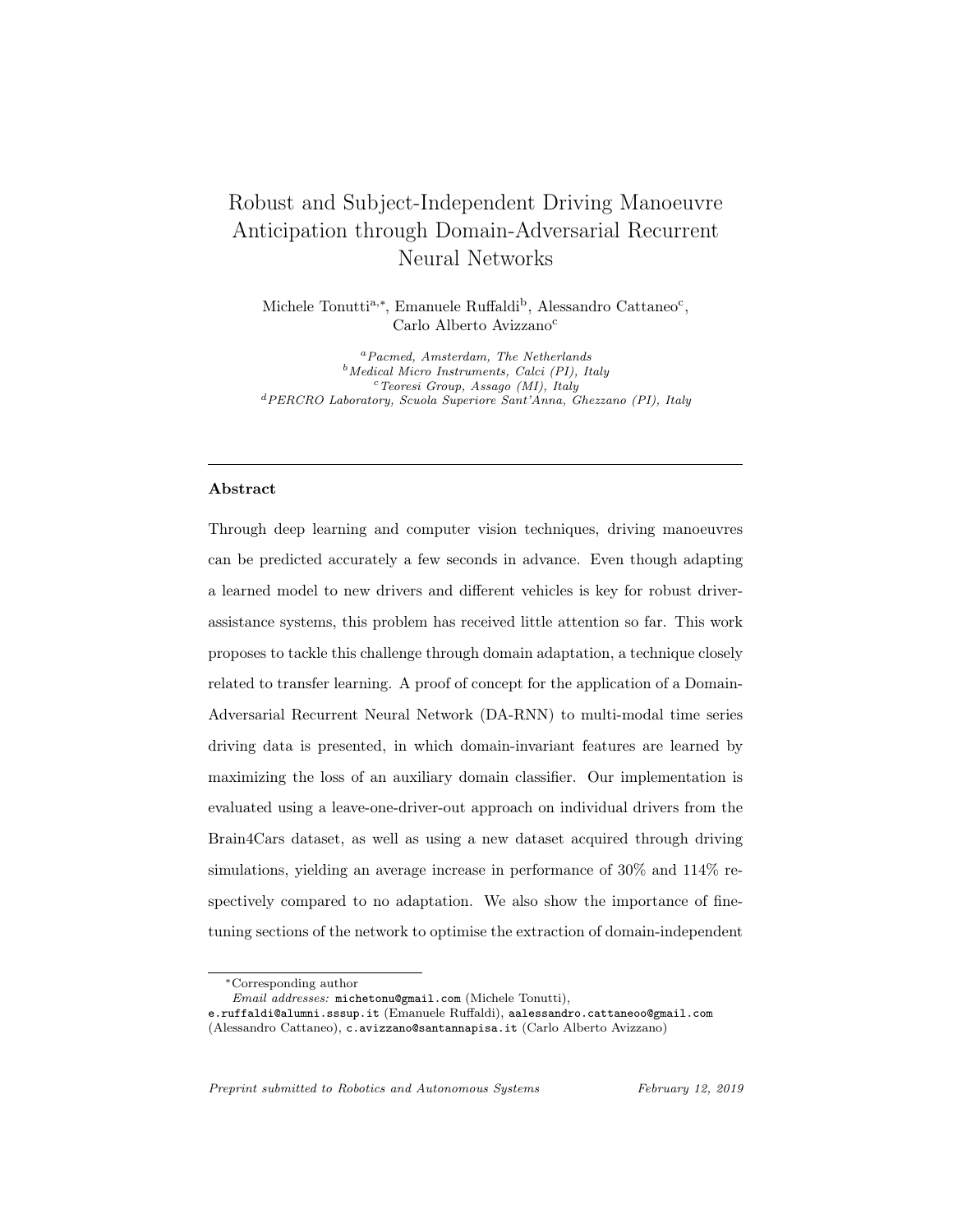features. The results demonstrate the applicability of the approach to driverassistance systems as well as training and simulation environments. Keywords: Manoeuvre anticipation, ADAS, Deep learning, LSTM, Recurrent neural networks, Domain adaptation

## 1. Introduction

With 1.3 million deaths and 30 million injuries occurring yearly worldwide, road traffic accidents are the main cause of death for people aged 15-29, and represent a cost to governments of, on average, 3% of national GDPs [1]. A high proportion of those accidents occur during manoeuvres such as changing lanes and turning [2]. Advanced Driver Assistance Systems (ADAS) aim at increasing road safety by taking partial control of the car or by providing the driver with extra information when such manoeuvres could be dangerous [3]. It has been demonstrated that, thanks to recent developments in deep learning and computer vision, it is possible to predict manoeuvres a few seconds in advance and with high accuracy, by monitoring the driver's behaviour inside the vehicle and using information from the car itself (e.g. speed) and the environment (lanes configuration, presence of intersections, etc.). In particular, advances in Convolutional Neural Networks (CNN) now allow accurate extraction of head-, face-, and gaze-related features from videos [4, 5], while Recurrent Neural Networks (RNN) enable the models to take into account the temporality of an action, i.e. the order in which certain actions are performed or specific events occur [6]. However, while most recent proof-of-concept models for manoeuvre anticipation have achieved good results, little attention has been given to the problems arising from the practical implementation of such systems. One of the main concerns is their ability to generalise on subjects that were not part of the original training set. In real world applications, it is likely that ADAS installed on commercial cars will be "blind" to the driving style of new subjects. Re-training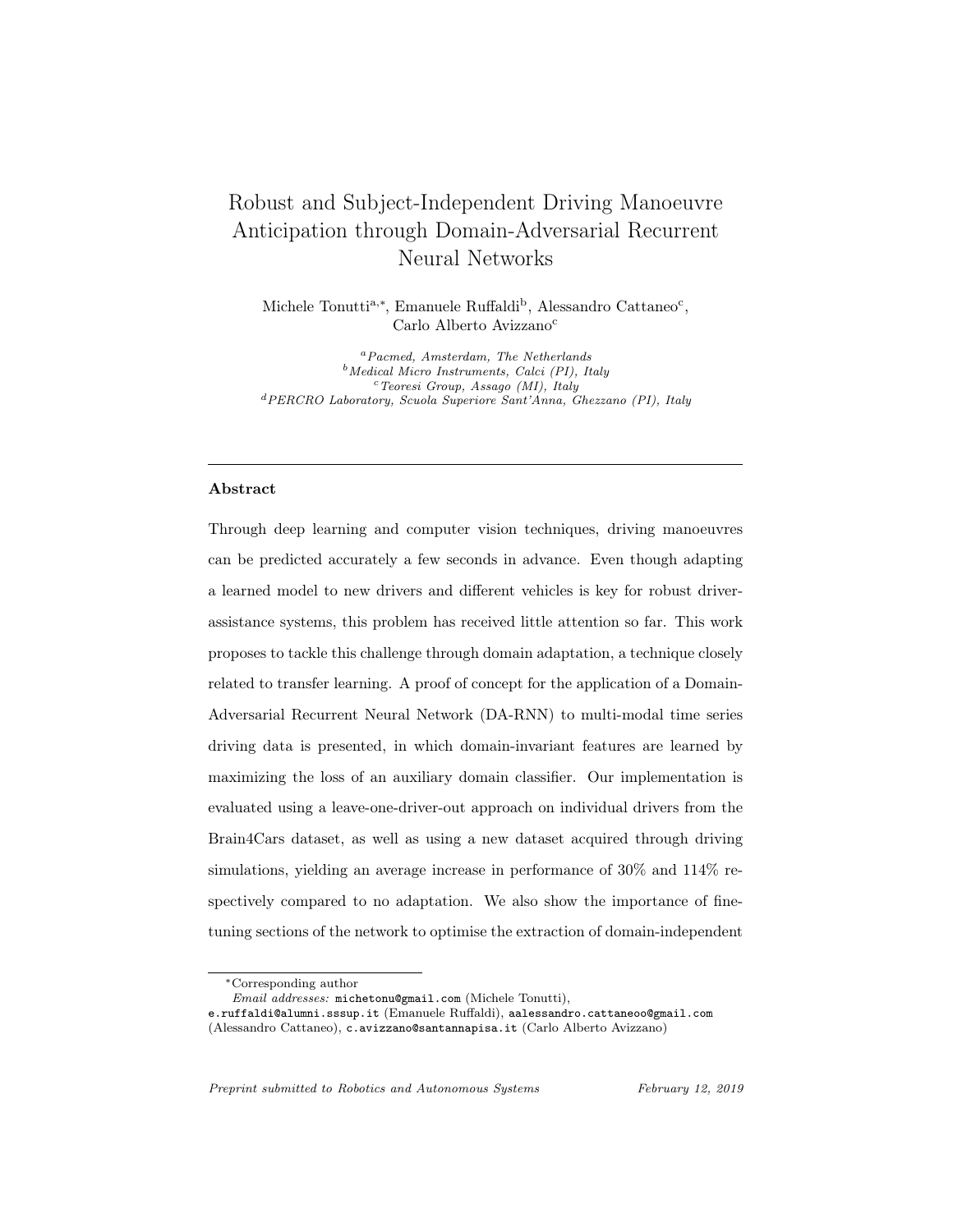such systems may not feasible due to the lack of labelled examples for a new driver. While there are examples of deep neural networks trained to anticipate actions and objects in videos through unsupervised learning [7], most of the examples found in literature are not able to learn temporal relationships between features, or work exclusively with video inputs [8]. This is a problem in manoeuvre anticipation tasks, since it has been demonstrated that multi-modal inputs and the temporality of events are crucial to obtain quick and accurate predictions. Moreover, if they are not re-trained, classic deep neural networks tend to not generalize well when features in the test and training sets have different marginal distributions. Examples could include cases in which the driver has peculiar driving habits or mobility limitations, so that, for instance, they cannot turn their head fully. It is however plausible to assume that there exist common patterns and latent features in the actions of most drivers which are common regardless of the vehicle, driving style, or situation [9].

ff This assumption represents the basis of domain adaptation, a type of transfer learning technique which enables previously trained models to adapt to other datasets containing unlabelled observations [10]. Amongst the various approaches, domain adaptation applied to deep neural networks has been proven to be extremely effective to learn domain-invariant features from the input data even when the labels of the target distribution are unknown [11]. This enticing result is obtained by optimising a discriminative classifier while simultaneously maximising the loss of an auxiliary domain classifier. This technique has been proven to work not only with image inputs, but also with time-series observations [12]. Using this method, we hypothesize that a model can be trained to find features in sequential input data which are not only discriminative of specific manoeuvres, but also shared between the training set (large and labelled) and a fully or mostly unlabelled small test set - such as video segments of a new driver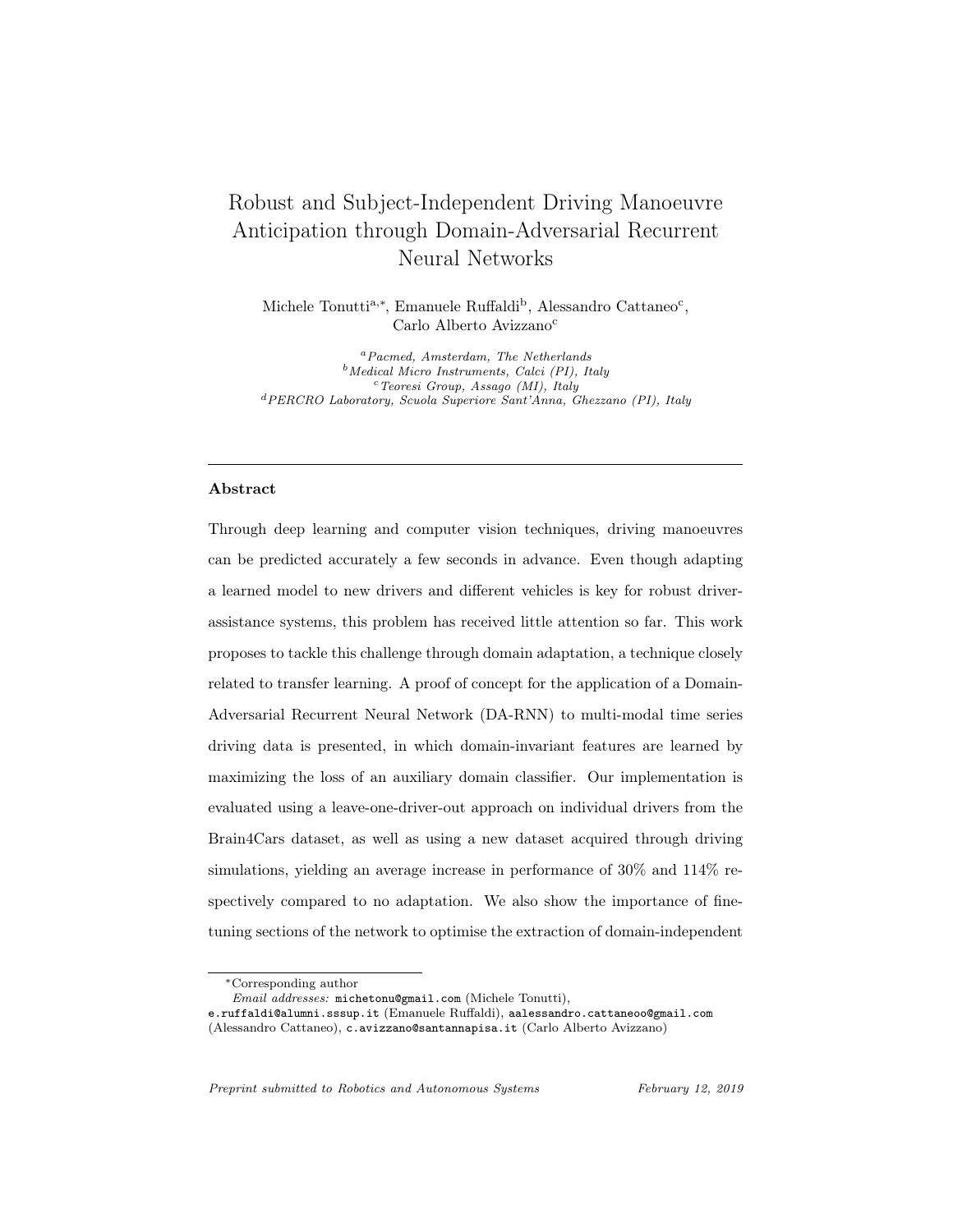performing unknown manoeuvres. Finding such latent features may, however, be difficult when the inputs are multi-modal time-series. This type of input is common in state-of-the-art manoeuvre anticipation models, which integrate the driver's behaviour with information from the vehicle and the environment - such as lane configuration, car speed, and GPS data [13]. The network does not only need to learn the dependencies within a single time-series, but also across input sequences with possibly very different resolution (sparse vs. dense) or even data types (e.g. categorical vs. continuous). An effective sensory fusion approach is therefore required.

## 1.1. Aim

Given the problem of adaptation and generalization capabilities of multimodal models for driver-assistance systems, we present an investigation of the application of the domain-adversarial training method to implement domain adaptation on a Recurrent Neural Network for manoeuvre anticipation. More generally, this paper proposes domain adaptation as a promising approach to improve the performance and generalization ability of machine-learning-driven ADAS. We aim at showing that domain-adversarial models are particularly beneficial in situations where either the drivers or the driving settings –or both– may differ considerably to those used to train the model.

## 1.2. Method and Structure

In order to evaluate our approach, we designed three experiments, which are introduced in the following paragraphs and discussed more in depth in Section 6. Before presenting the results of the experimental work, we provide a bibliographical review of the most recent published work on action prediction, maneuver anticipation, and domain adaptation. We then present a technical overview on Recurrent Neural Networks. Finally, we describe the architecture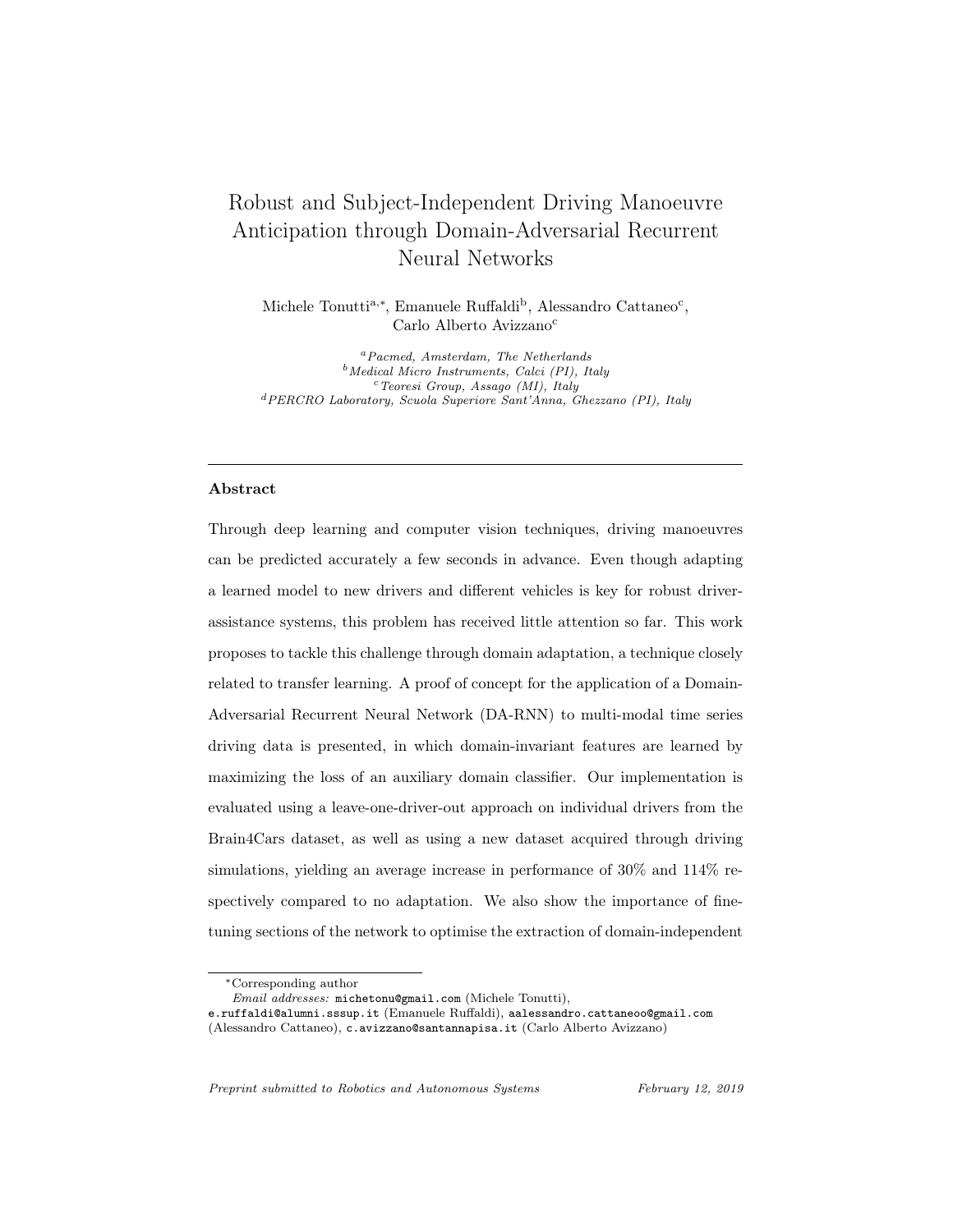of our models and the most salient features of both the Brain4Cars and our own dataset, including a detailed explanation of the data collection process. The experimental set-ups consist of the following:

Experiment 1 We first propose an expansion of the architecture proposed by Jain et al. [13] (Brain4Cars), which includes the driver's gaze as an additional input, features a higher number of stacked recurrent layers, and performs enhanced sensory fusion by combining Long Short Term Memory (LSTM) and Gated Recurrent Unit (GRU) layers, amongst other improvements. We replicate the experiments presented in the original paper, training and testing the LSTM-GRU model on the Brain4Cars dataset using simple 5-fold cross-validation. This experiment is aimed at showing that the performance of our architecture is comparable to state-of-the-art models for maneuver anticipation in non-adaptive tasks. Additionally, we also test the model on a new set of driving videos obtained using an immersive virtual simulation setup, providing a performance baseline upon which to evaluate the results of the subsequent experiments.

Experiment 2 We then present a Domain-Adversarial RNN, inspired by Ganin et al. [11], in which our LSTM-GRU network from Experiment 1 serves as the feature extractor. We train and test the DA-RNN using a cross-validated, leave-one-driver-out approach on individual drivers from the Brain4Cars dataset, comparing its performance to the non-domain-adaptive LSTM-GRU trained without the target driver.

Experiment 3 Finally, we implement the same domain-adversarial approach to study how the network, trained only on the Brain4Cars data, adapts to our new dataset, in which the drivers and the driving set-up  $-e.g.$  position of the mirrors, windows, and the camera– differ from the Brain4Cars dataset.

The results confirm that, without adaptation, the model is not able to predict manoeuvres from observations in which the features have very different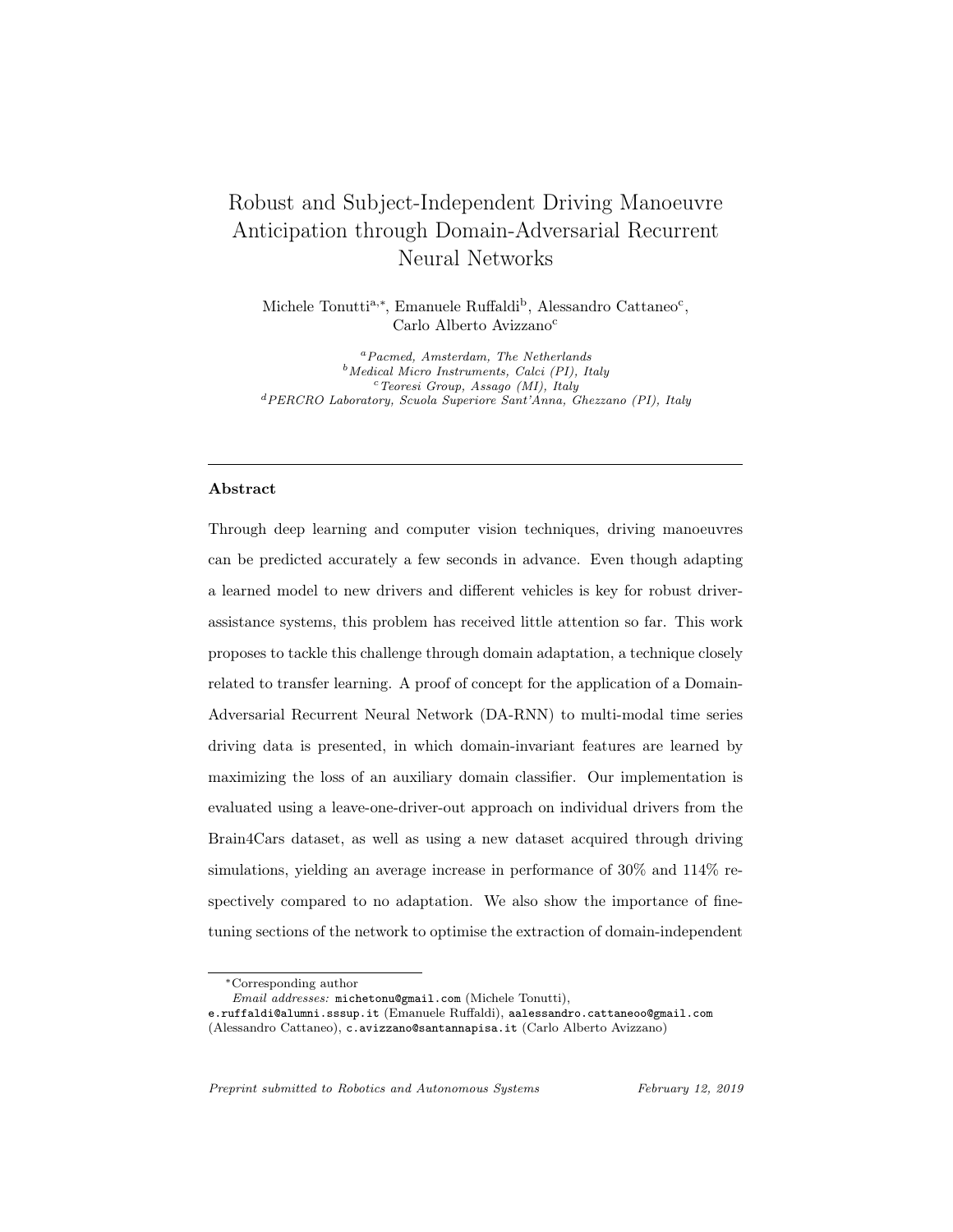marginal distributions compared to the training set. We conclude discussing the potential applications of the domain-adversarial approach to apply domain adaptation in commercial ADAS, driving training set-ups, and simulation environments.

The crucial contributions of this work can thus be summarised as follows:

- An improved LSTM-GRU Neural Network architecture for manoeuvre anticipation.
- An original dataset of observations from a driving simulation setup.
- A proof of concept for the application of a Domain-Adversarial RNN for domain adaptation on driving data, which employs the LSTM-GRU architecture to classify observations from the new dataset.

# 2. Related Work

The majority of studies relying on driving data do not concern themselves with the adaptation of the system to different datasets or their ability to perform well on new drivers; those who aim at anticipating manoeuvres are not an exception. Samples from all test subjects are often shuffled together before the training-test split [13]: while this enhances a classifier's performance, it will likely cause it not to generalise and scale well in real-world applications. Once an ADAS is installed on a car, it will have been trained on a large number of drivers, but there is no guarantee that it will work well with a completely new subject without re-training. In this work we tackle this problem by applying the domain-adversarial training technique to encourage a Recurrent Neural Network to adapt to a smaller, unlabelled sets of driving data in which the features may have different marginal distributions. To obtain meaningful results we also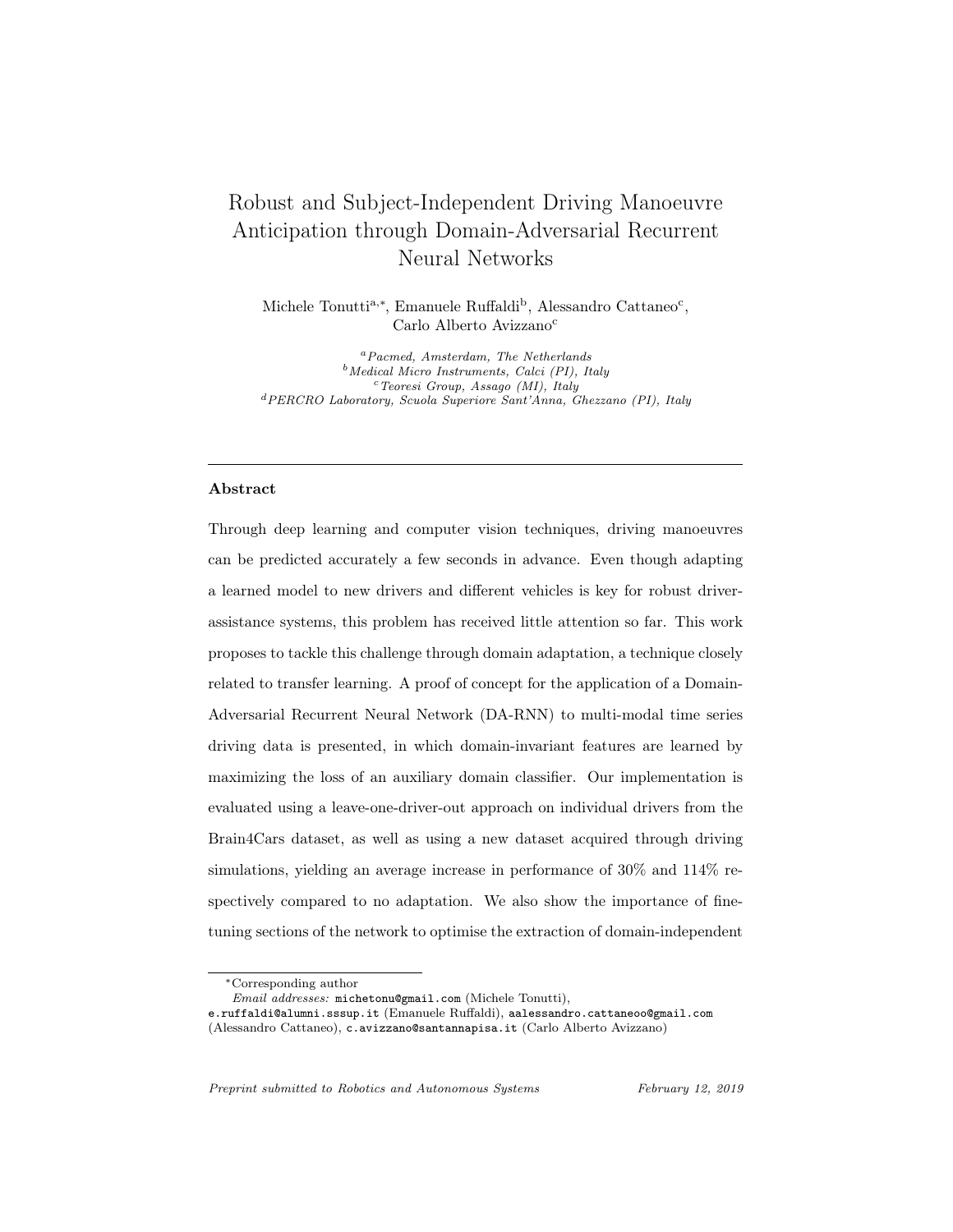decided to design an improved model for manoeuvre anticipation, addressing some of the shortcomings of previous work. In this section we provide a brief survey on the most recent research on action prediction and manoeuvre anticipation, as well as on the latest techniques in the area of domain adaptation, with special focus on those applied to deep learning and sequential data. For an in-depth review of the general field of domain adaptation, we suggest the papers by Jiang [14] and Patel et al. [15]

## 2.1. Action Prediction

Predicting future actions differs from simple classification tasks, in that the aim is to anticipate an event with as little data as possible. One way to do this practically is by setting a threshold, processing the data at each time-step of an input sequence of observations, and only making a prediction when the probability of the corresponding output is above that threshold. To do so, a network needs to be able to remember past states and observations within a single time-series, in order to learn the temporal relations between latent features in that sequence. Most recent examples of action anticipation models do this by using LSTM- or GRU-based architectures [16, 17, 18, 19]. LSTMs and GRUs are specific types of RNN units which are able to remember and forget previous states through a number of modulating gates [20, 21]. They have been proven to solve the problem of vanishing gradients, which affects heavily "vanilla" recurrent networks, and thus are able to perform very well with long time series [22]. This aspect makes them more suitable to process sequential observations than regressive models such as Gaussian Mixtures and non-recurrent Neural Networks, or Hidden Markov Models (HMMs), which assume that each observation's probability only depends on the current state and are thus not suitable for modelling contextual effects and long sequences [8]. Despite these shortcomings, HMMs have been shown to produce promising results, especially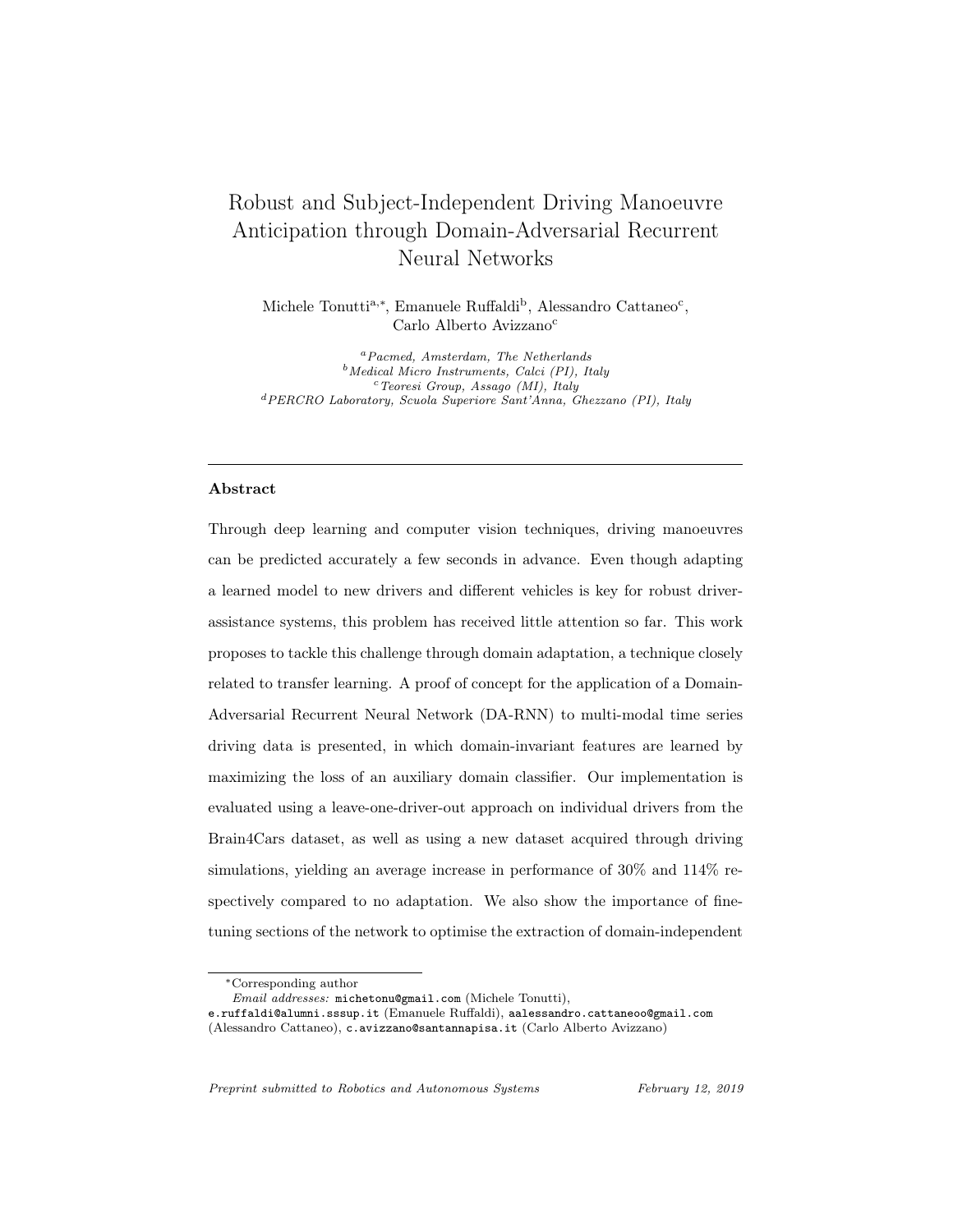compared to approaches that do not employ deep learning [13]; they could therefore provide an excellent alternative in cases where the high computational requirements of RNNs cannot be met, for instance in mobile applications. A further improvement on the HMM approach is represented by Markov Decision Processes, which have been shown to provide reliable and accurate predictions for long-term driving risk inference [23].

In order to make predictions within a few time-steps, rather than simply classifying an action when the whole sequence has been processed, a recent trend has been to implement custom loss functions which exponentially increase with time. Later classification mistakes are penalised more heavily than earlier ones: the model is thus encouraged to provide a confident prediction as soon as possible. In multi-class tasks such as manoeuvre anticipation, these functions are often modifications to the standard cross-entropy loss. Aliakbarian et al. [24] included this type of time-dependent loss in a multi-stage LSTM architecture that manages to predict actions accurately with only a small percentage of video sequences, by learning context- and action-related features independently. Chan et al. [25] used the exponential loss only for positive examples in a binary classification task to predict driving accidents, also including it in a LSTM-based RNN.

## 2.2. Manoeuvre Anticipation

Models for manoeuvre anticipation are similar to those for action prediction; the differences are the specificity of the subject's movements (mostly head and eyes) and the type of contextual information obtained from the environment. At the time of writing, the most recent and possibly complete approach to anticipate driving manoeuvres has been proposed by Jain et al. [13] (Brain4Cars). Their model implements an LSTM-based architecture with high-level sensory fusion to process multi-modal observations, using facial landmarks, head pose,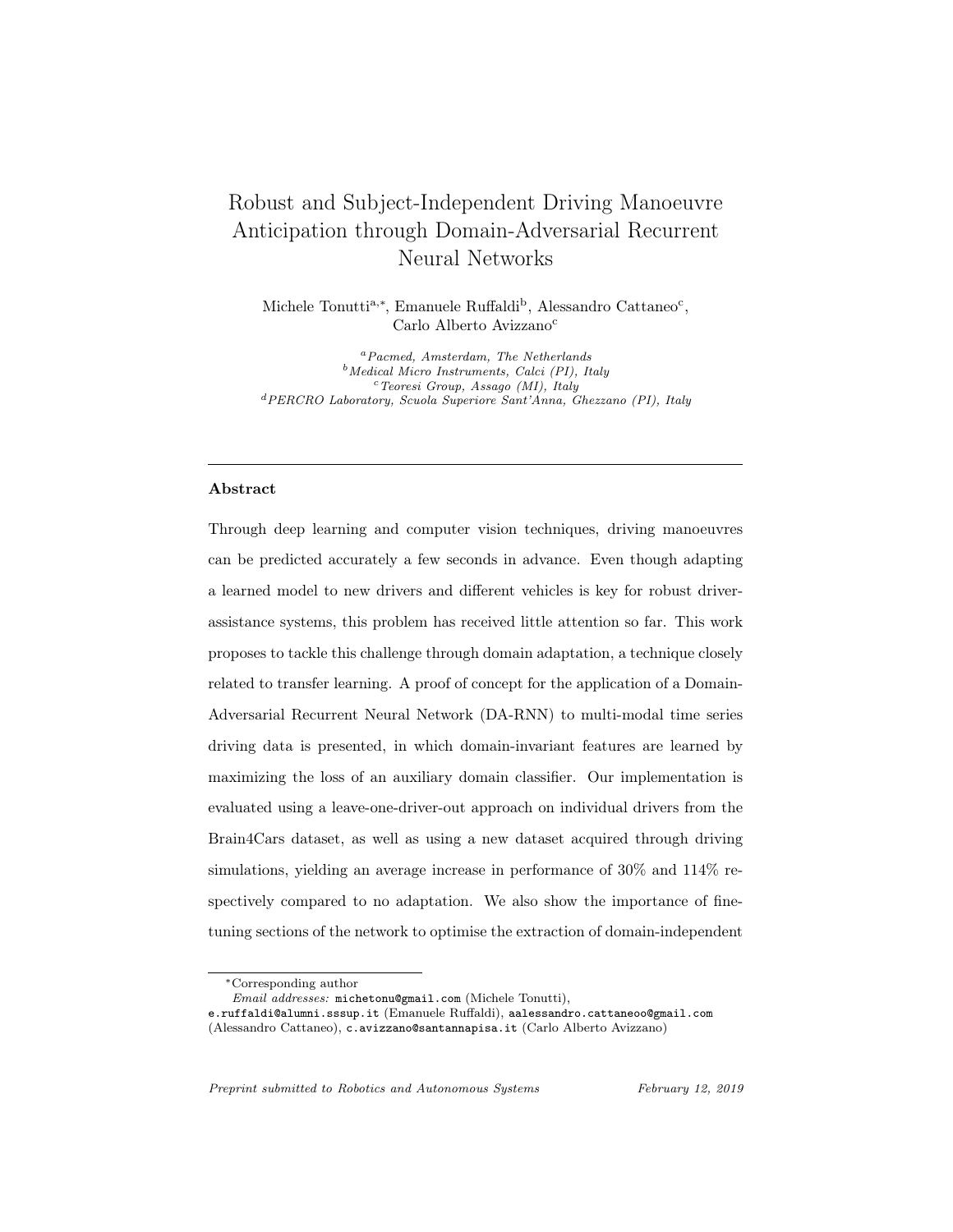car speed, GPS information and lane configuration. An exponential loss function was also included, which was proven not only to successfully encourage early predictions, but also to act as a regulariser. In addition, they provided a complete dataset of driving videos, showing the driver and the outside environment in the few seconds before turns and lane changes. Because of Brain4Cars' promising results, in this work we used their architecture and dataset respectively as benchmark and for evaluation purposes.

An area of improvement identified by the Brain4Cars team lies in the addition of eye tracking information to the model's inputs. Gaze direction, in fact, has been shown to generally correlate with the direction of the subsequent movement [26, 27, 28, 29]. Including gaze direction as an additional feature vector is particularly important in the context of manoeuvre anticipation: eye movements to look in the mirrors or at objects on the road may not necessarily be accompanied by a movement of the head, but may provide information about the direction of a consequent manoeuvre. It has been argued that the choice not to implement it is justified by the difficulty of obtaining accurate measurements of gaze direction without using specialised hardware [13]. Fletcher and Zelinksy [30], for instance, successfully implemented an ADAS which analyzes driver inattentiveness using gaze tracking, and Ravichandar et al. [8] used prior probabilities based on the eye gaze to enhance the accuracy of their actionprediction model; both works were carried out using ad-hoc tracking cameras. However, recent studies have shown that it is in fact possible to estimate gaze direction accurately from videos captured by regular high definition cameras [31, 32].

While it is clear that eye tracking may provide additional benefits to infer the intentions of a driver, adding additional sensors to the model requires optimal sensory fusion in order for deep networks to perform well [33]. Indeed, a share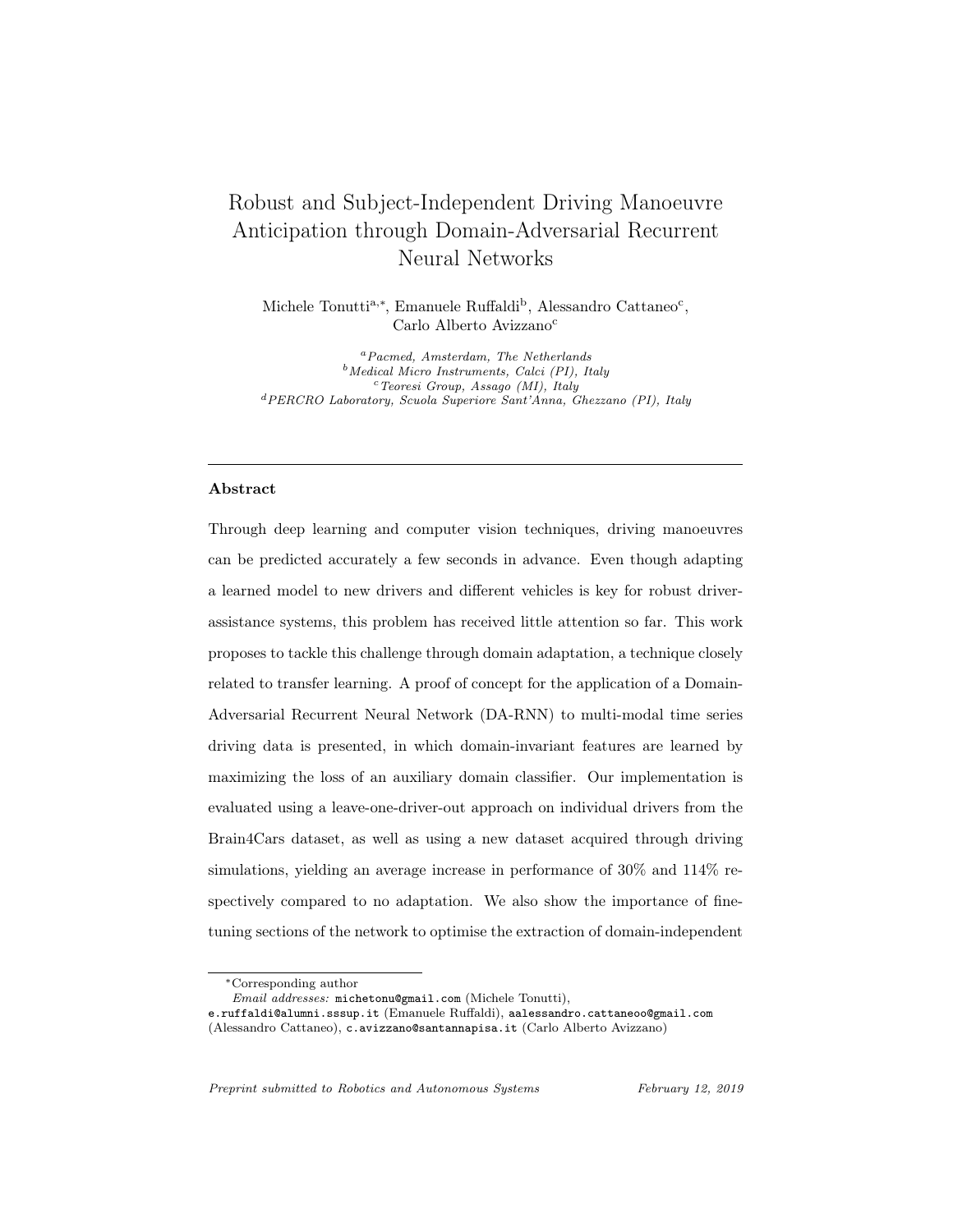of the recent literature has focused on improving the integration of the multimodal data coming from both inside and outside of the car. For instance, Doshi et al. [34] used a relevant vector machine (RVM) model to detect lane-change intent; they exploit the ability of the RVM to obtain a sparse data representation of the dataset, thus performing sensory fusion by automatically choosing discriminating features from multi-modal signals. Tawari et al. [35] developed a "Merge and Lane Change Assist" system in which sensory fusion is achieved by encoding all constraints (spatial, temporal, as well as legal) into a compact probabilistic representation [36]. Jain et al. [13] used a solution similar to those proposed by Sung et al. [37] as well as Yang and Eisenstein [38], which is not to join the features before feeding them to the network, but rather to concatenate their high-level representations through learnable layers of the neural network. This is a very simple and scalable solution that only requires simple modifications to the architecture of the network.

#### 2.3. Domain Adaptation

Domain adaptation is a type of transfer learning where two domains (source and target) share their feature space but have different marginal distributions [12]. It attempts to solve the issue of enabling a model trained on a certain dataset (source domain) to perform well on a differently distributed dataset, of which the labels are completely or partially unknown [9]. This problem has been investigated in computer vision [39, 40, 41] and natural language processing [42] using a variety of different approaches to reduce the discrepancy between the two domains, including alignments of the subspaces [41], parameter augmentation [43], domain-invariant projection [44], and instance re-weighting [45]. Purushotham et al. [12] point out that these techniques are not able to capture the temporal dependencies in sequential data, and those which do (for instance through a Bayesian approach [46] or RNNs [47]), cannot accurately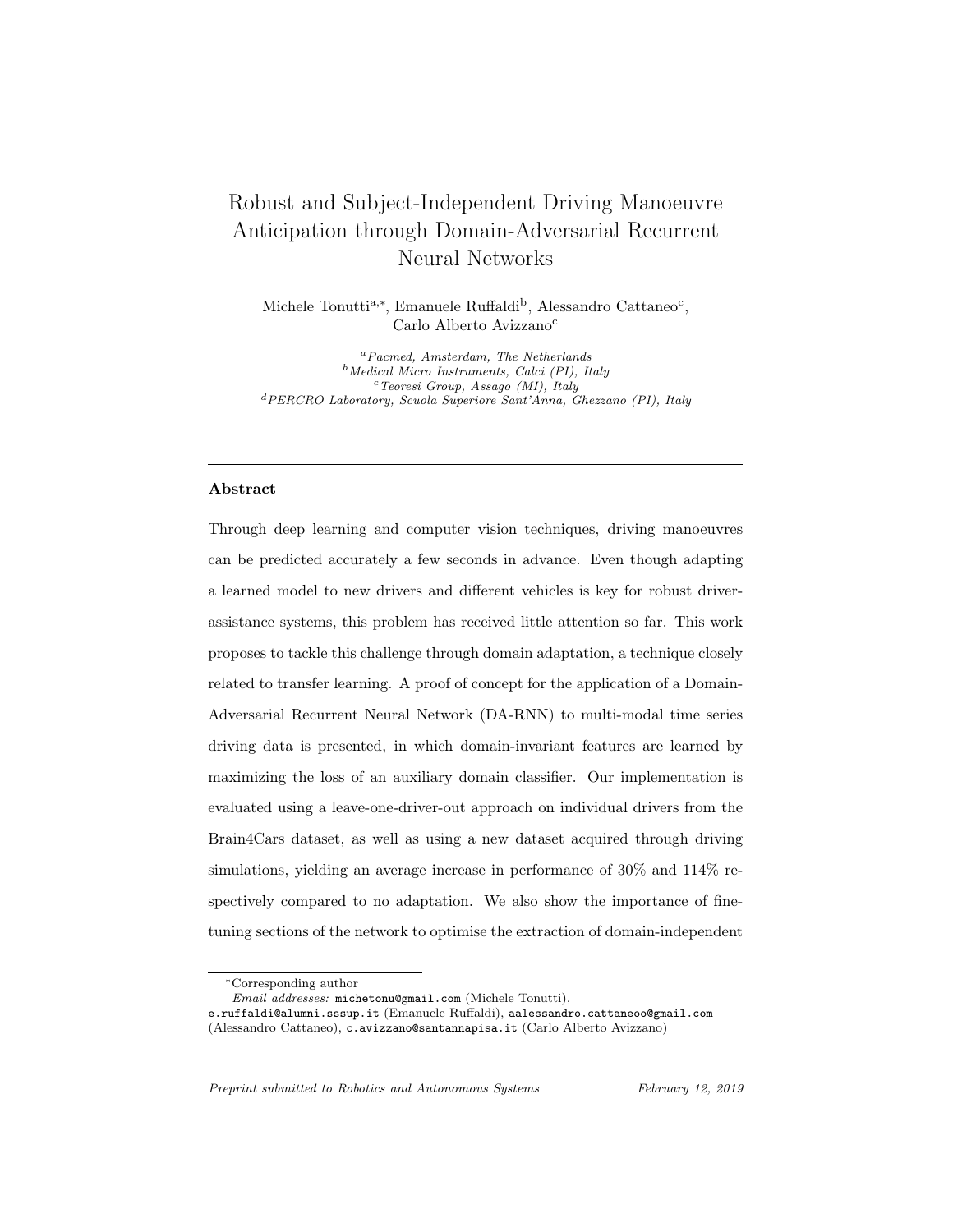infer non-linear relationship. Deep learning approaches, on the other hand, have proven successful in capturing time dependencies and complex, non-linear, domain-invariant relationships through domain adaptation. Examples include marginalised denoising autoencoders [48], ad-hoc CNN architectures [49], and feature embeddings [50].

Out of the deep learning approaches, one of the most elegant and easy-toimplement solutions is the Domain-Adversarial Neural Network (DANN), developed by Ganin et al. [11]. DANNs perform domain adaptation by learning domain-invariant features through a neural network architecture composed of three sections: a feature extractor, a discriminative classifier, and an adversarial domain classifier, whose loss is maximised through a special gradient reversal layer. The domain classifier's role is to encourage the feature extractor to find latent representations of the features which are domain-invariant [12]. In particular, this type of domain adaptation aims at creating a common subspace for the source and target domains, so that the trained model can classify examples from the target domain without having access to the labels of the target's training set [11]. The ability to adapt in an unsupervised manner is particularly appealing for manoeuvre anticipation models, as it would allow them to generalise well to new drivers simply by retraining them using a set of unlabelled driving videos as the target domain. While this method has been originally carried out using a CNN for the feature extraction stage, Purushotam et al. applied the technique of adversarial training on a RNN (R-DANN) and a variational RNN (VRADA), in order to capture temporal relationships from one domain to the other [12]. Our paper introduces the same concept applied to manoeuvre anticipation, expanding on the simpler R-DANN architecture and using an LSTM-GRU network as the feature extractor.

Lastly, since finding domain-invariant features in multi-modal time series can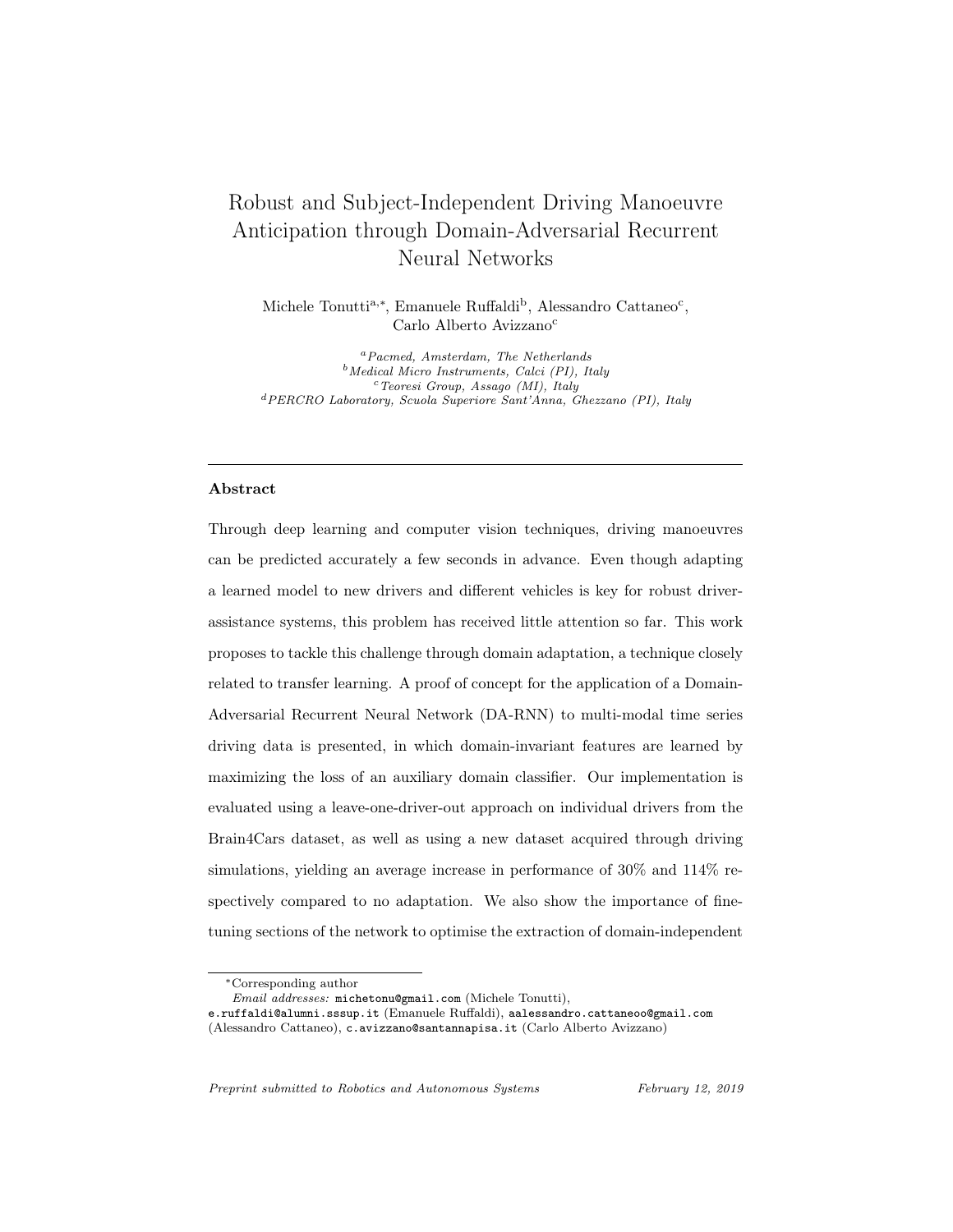be challenging and computationally expensive, it has been suggested that finetuning the feature extractor section on the source dataset can yield to an improved performance without sacrificing domain invariance [51, 11]. This has been shown to be effective even in non-adaptive cases of time-dependent features [24], and its application to the manoeuvre anticipation problem will also be demonstrated in this paper.

#### 3. Model for Manoeuvre Anticipation

In order to apply the domain-adversarial approach to manoeuvre anticipation, we first propose an improved RNN architecture based on LSTMs and another closely-related type of gated layer, the GRU. Both prevent the gradient of the loss function from either vanishing or exploding during backpropagation thanks to the activation functions of the layers' gates, which are learnable and create sums of activations over which the derivatives can distribute [13, 52]. The gradient can thus propagate for a long time, allowing long time-series to be processed. Before illustrating our model, we provide a brief explanation of these two layers.

# 3.1. LSTM and GRU



Figure 1: Diagrams of Long Short-Term Memory (LSTM) and Gated Recurrent Unit (GRU).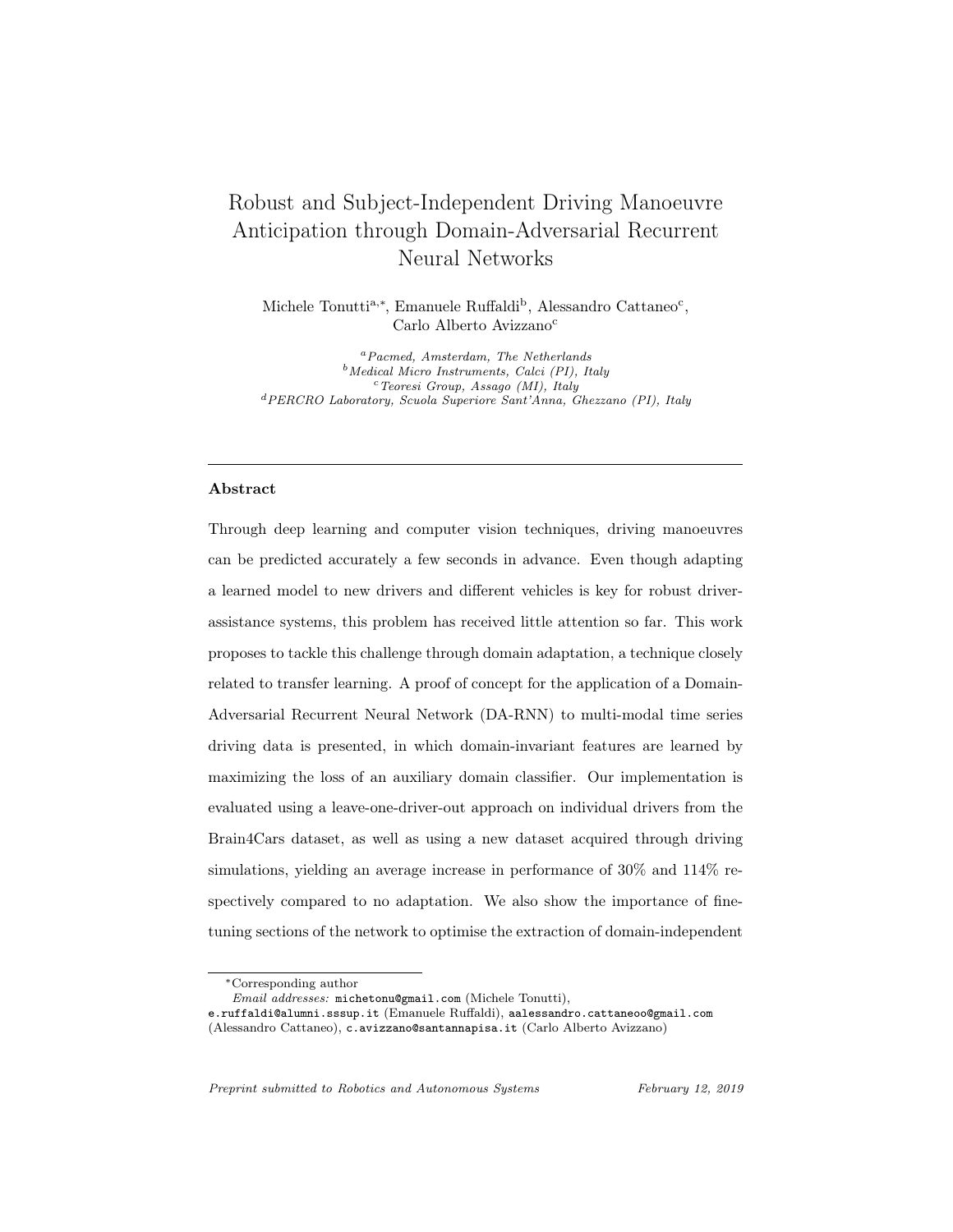The structure of a typical LSTM can be seen in Fig.1a. It consists of a memory cell  $(c)$ , which allows information to be accumulated over long sequences, and three gates. The forget gate  $(f)$  controls how the information in the memory cell is updated, deleted, or stored; the input gate  $(i)$  takes in current observations and writes new values to the memory cell; and the output gate  $(o)$ computes the hidden output based on the content stored in the memory cell [52]. At every time-step  $t$  of a time-series observation, the operations are computed in the following order: the activations of the input  $(i_t)$  and forget gates  $(f_t)$ are calculated, and the memory cell is updated  $(c_t)$ . Subsequently, the output of the cell is finally produced as a hidden representation  $(h_t)$  depending on the activation function of the output gate  $(o_t)$ . The inputs into each unit are the observations  $(x_t)$ , the previous cell state  $c_{t-1}$ , and the output  $h_{t-1}$  from the LSTM at  $t - 1$  [13]. The process is defined by the following equations:

$$
\boldsymbol{i}_{t} = \tanh(\boldsymbol{W}_{xi}x_{t} + \boldsymbol{W}_{hi}h_{t-1} + \boldsymbol{W}_{ci}\boldsymbol{c}_{t-1} + \boldsymbol{b}_{i})
$$
\n(1)

$$
\mathbf{f}_t = \sigma(\mathbf{W}_{xf}x_t + \mathbf{W}_{hf}h_{t-1} + \mathbf{W}_{cf}\mathbf{c}_{t-1} + \mathbf{b}_f)
$$
\n(2)

$$
\boldsymbol{o}_t = \tanh(\boldsymbol{W}_{xo}x_t + \boldsymbol{W}_{ho}h_{t-1} + \boldsymbol{W}_{co}\boldsymbol{c}_{t-1} + \boldsymbol{b}_o) \tag{3}
$$

$$
\mathbf{c}_t = \mathbf{f}_t \odot \mathbf{c}_{t-1} + \mathbf{i}_t \odot \tanh(\mathbf{W}_{xc}\mathbf{x}_t + \mathbf{W}_{hc}\mathbf{h}_{t-1} + \mathbf{b}_c) \tag{4}
$$

$$
\boldsymbol{h}_t = \boldsymbol{o}_t \ \odot \ \tanh(\boldsymbol{c}_t) \tag{5}
$$

where  $W_*$  are the weights and  $b_*$  the biases.  $\odot$  is the Hadamart product, also known as element-wise or point-wise vector product. [53, 13].

The GRU, pictured in Fig.1b, is similar to the LSTM, but is lacking the memory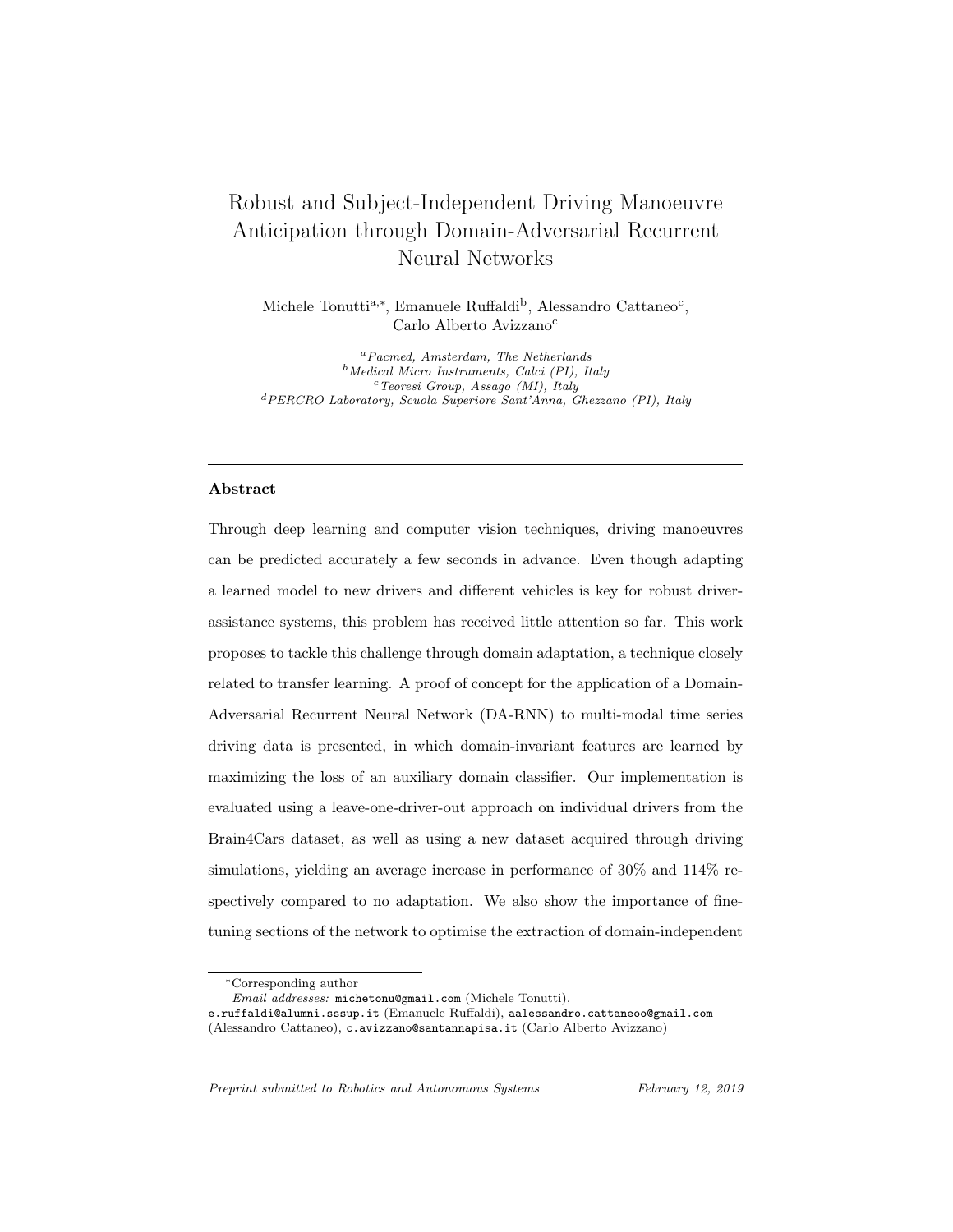cell and the output gate [54]. It is defined by the following equations:

$$
r_t = \sigma(W_{xr}x_t + W_{hr}h_{t-1} + b_r)
$$
\n<sup>(6)</sup>

$$
z_t = \sigma(W_{xz}x_t + W_{hz}h_{t-1} + b_z)
$$
\n<sup>(7)</sup>

$$
\boldsymbol{h}_t = \tanh(\boldsymbol{W}_{xh}x_t + \boldsymbol{W}_{hh}(\boldsymbol{r}_t \odot \boldsymbol{h}_{t-1}) + \boldsymbol{b}_h)
$$
(8)

$$
\tilde{\boldsymbol{h}}_t = \boldsymbol{z}_t \odot \boldsymbol{h}_{t-1} + (1 - \boldsymbol{z}_t) \odot \tilde{\boldsymbol{h}}_t \tag{9}
$$

As it can be seen, the number of operations computed at each time-step is lower than for the LSTM. It was also found that GRUs outperform LSTMs in specific situations, for instance when no dropout is used [55, 53]. This can be explained by a lower tendency to overfit due to the reduced complexity. While the introduction of dropout makes LSTM better choices in most situations, using GRUs lowers computation and training time by reducing the number of learnable parameters. They thus represent a valuable option.

Throughout this paper, LSTM and GRU operations will be referred to as:

$$
(\boldsymbol{h}_t, \boldsymbol{c}_t) = \text{LSTM}(\boldsymbol{x}_t, \boldsymbol{h}_{t-1}, \boldsymbol{c}_{t-1})
$$
\n(10)

$$
(\boldsymbol{h}_t) = \text{GRU}(\boldsymbol{x}_t, \boldsymbol{h}_{t-1}) \tag{11}
$$

#### 3.2. Anticipation Framework

To build our model we followed the framework for manoeuvre anticipation proposed and defined by Jain et al. [13], which we summarise here. The inputs to the model at training time are represented by  $N$  time series in the form of  $\{(\boldsymbol{x}_1, ..., \boldsymbol{x}_T)_i, \boldsymbol{y}_i\}_{i=1}^N$ , in which  $\boldsymbol{x}_t$  is the set of features at time-step t, and i is the index of the sequence.  $y = [y^1, ..., y^J]$  is the representation of the action occurring at the end of the sequence when  $t = T$ , with  $y_j$  standing for the probability of the sequence leading to event j. In our case,  $J = 5$ : four manoeuvres (turning right, turning left, lane change right, lane change left),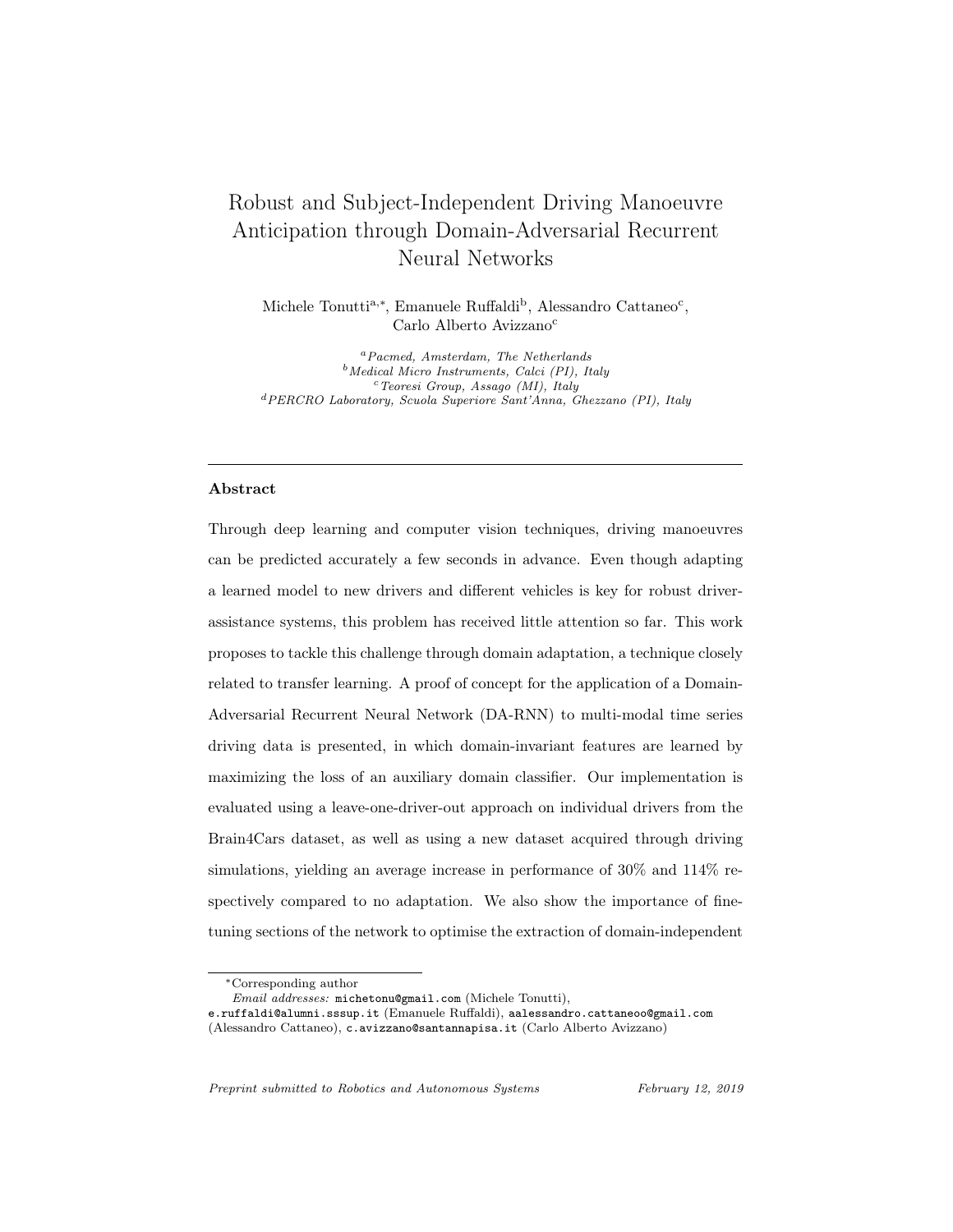plus going straight as the default action. During training, each manoeuvre is represented by a one-hot-encoded vector. At test time, an observation vector  $x_t$  is received by the model at every time-step. A probability threshold  $p_{th}$  is chosen, so that when, and only when, any  $y^j \geq p_{th}$ , a prediction of the respective manoeuvre will be made. At  $t = T$ , if no manoeuvre has been predicted with sufficient confidence, the default action (going straight) will be predicted.

The inputs  $x$  consist of the matrices of the head features (composed of facial features and head pose),  $\phi = [\phi_1, \ldots, \phi_T]$ ; of the gaze,  $\gamma = [\gamma_1, \ldots, \gamma_T]$ ; and of the environmental features,  $\boldsymbol{\eta} = [\eta_1, \dots, \eta_T]$ . Each element  $\phi_t$ ,  $\gamma_t$ , and  $\eta_t$  is a vector containing the respective individual features. The feature engineering and data processing pipelines are described more in detail in Section 5.

3.3. Network Architecture



Figure 2: Architecture of our model. Sensory fusion is performed by learning the concatenation of higher-level representations of the features at different points in the network.

The structure of our architecture, shown in Fig.2, was inspired by the sensory fusion approach proposed in previous work, in which the inputs are not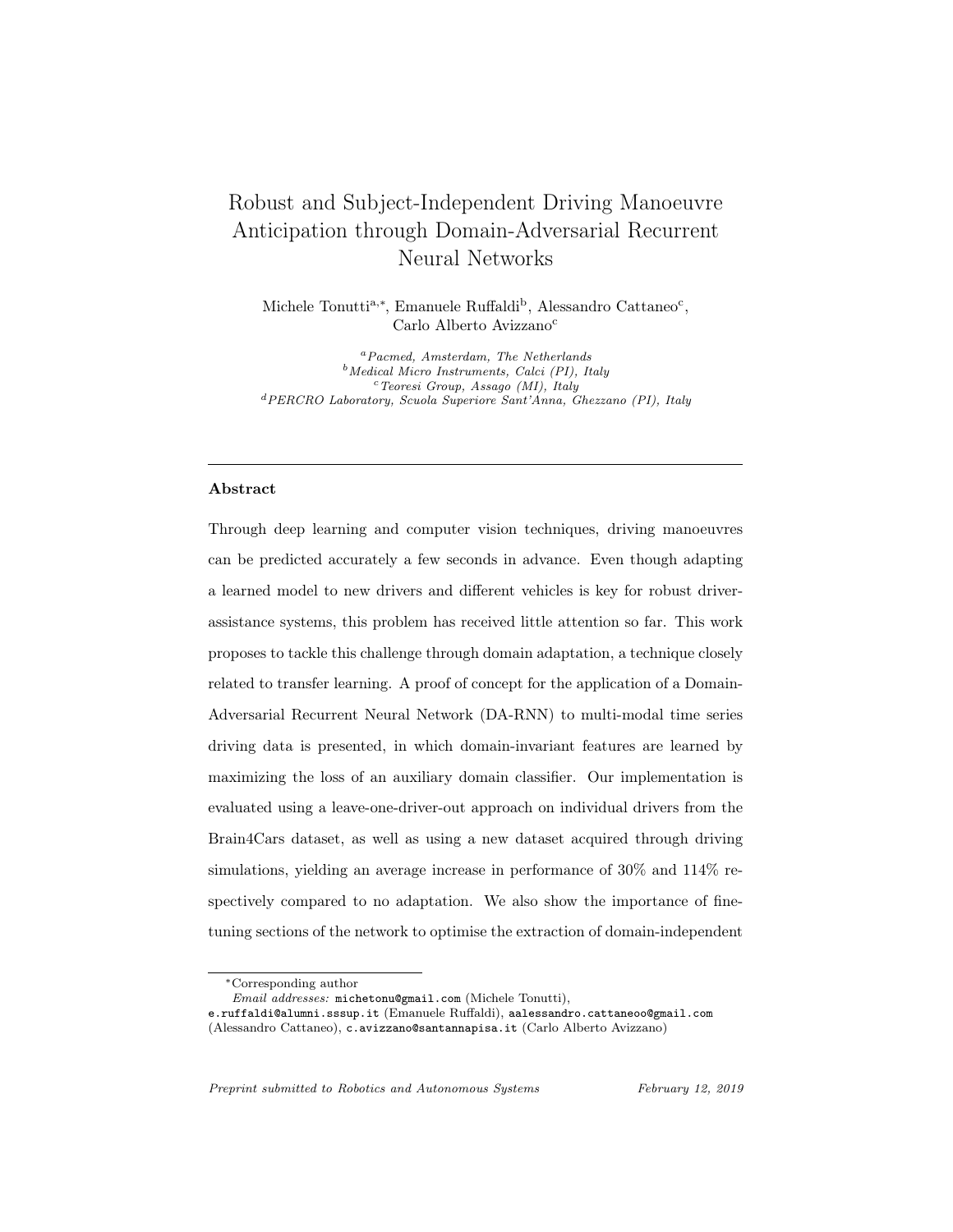concatenated before going through the network, but rather after the first recurrent layer(s) as high-level features [13, 37, 38]. We enhanced this idea by incorporating the concept of action- and context-dependent features proposed by Aliakbarian et al. [24]. They showed that, for a similar type of anticipation problem, this structure performs better than two parallel recurrent layers which disregard the action-context distinction. The concatenation occurs at two different places in the network: first the representations of the head features  $\phi_t$ are concatenated with those of gaze  $\gamma_t$ , after each of them has gone through an LSTM layer (Eq.12 and 13). Their concatenation is then passed through a GRU layer (Eq.14). The rationale for this choice is as follows: when an event can be classified in a main type (manoeuvre vs. going straight, i.e. no manoeuvre) and a sub-type (each of the four manoeuvres), a two-layered RNN architecture enables each of the two layers to specialise in the two predictions. This idea was proposed and successfully tested by Xiao et al. [56]. In our case, the first LSTM learns the main event type, while the following GRU learns which manoeuvre is performed. A GRU layer was preferred to a second LSTM in order to limit the increase in complexity.

The output of the GRU layer is then concatenated with the hidden output of a third LSTM layer whose inputs are the environmental features  $\eta_t$  (Eq.15). This concatenation is then fed to a fully-connected dense layer (Eq.16) [13]. Finally, the last softmax layer provides the classification probabilities for the five classes (Eq.17).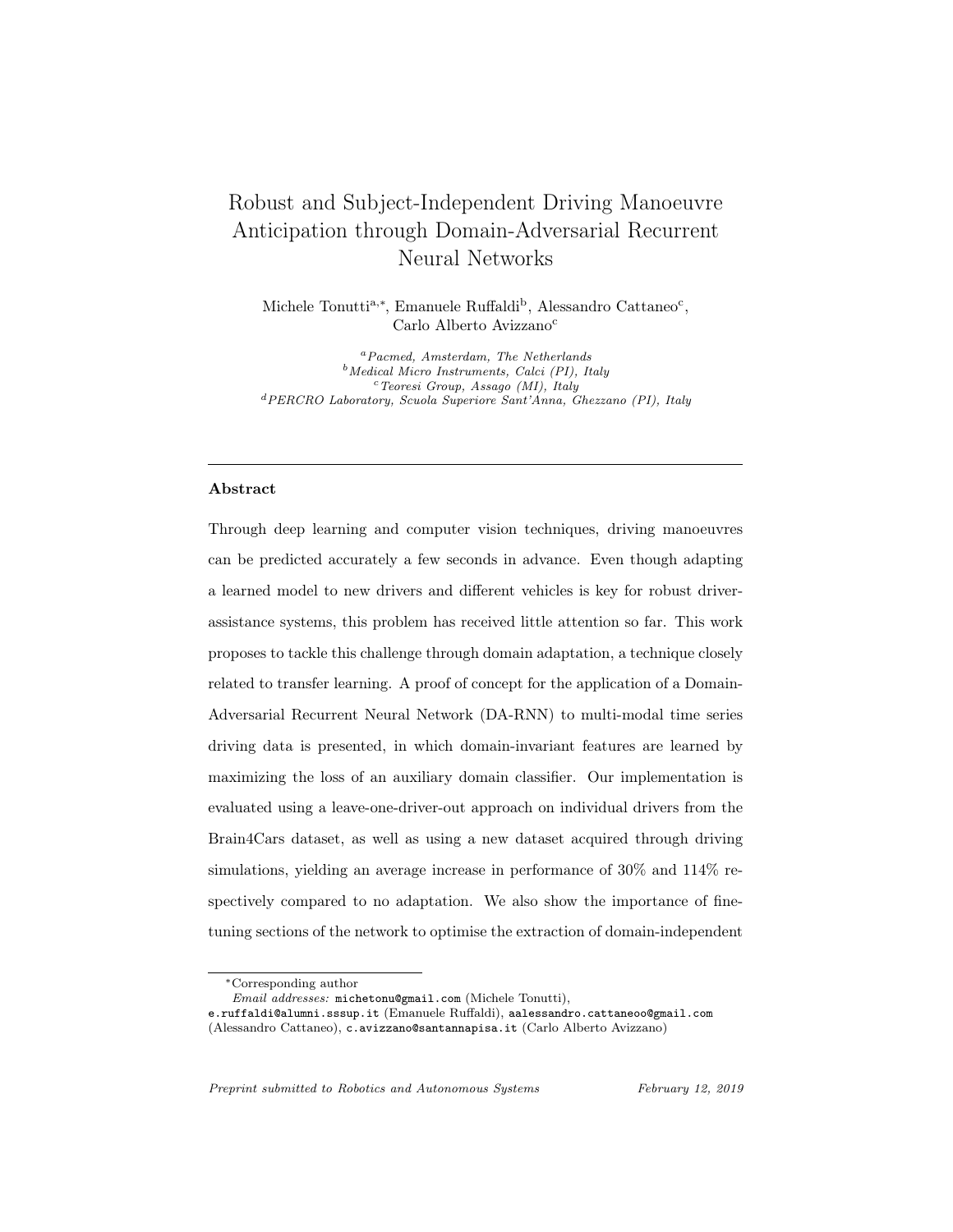$$
(\boldsymbol{h}^{\phi}_{t}, \boldsymbol{c}^{\phi}_{t}) = \text{LSTM}_{\phi}(\boldsymbol{\phi}_{t}, \boldsymbol{h}^{\phi}_{t-1}, \boldsymbol{c}^{\phi}_{t-1})
$$
\n(12)

$$
(\boldsymbol{h}_t^{\gamma}, \boldsymbol{c}_t^{\gamma}) = \text{LSTM}_{\gamma}(\boldsymbol{\gamma}_t, \boldsymbol{h}_{t-1}^{\gamma}, \boldsymbol{c}_{t-1}^{\gamma})
$$
\n(13)

$$
(\boldsymbol{h}_t^a) = \text{GRU}_a([\boldsymbol{h}_t^x; \boldsymbol{h}_t^g], \boldsymbol{h}_{t-1}^a, \boldsymbol{c}_{t-1}^a)
$$
(14)

$$
(\boldsymbol{h}_t^{\eta}, \boldsymbol{c}_t^{\eta}) = \text{LSTM}_{\eta}(\boldsymbol{\eta}_t, \boldsymbol{h}_{t-1}^{\eta}, \boldsymbol{c}_{t-1}^{\eta})
$$
\n(15)

$$
z_t = \tanh(W_f[h_t^a; h_t^\eta] + b_f)
$$
\n(16)

$$
\mathbf{y}_t = \text{softmax}(\mathbf{W}_y \mathbf{z}_t + \mathbf{b}_y) \tag{17}
$$

Because of the high number of learnable parameters ( $> 18 \times 10^4$ ), dropout was applied to both the recurrent and dense layers of the network. A dropout of 0.6 was set to the LSTM and GRU recurrent connections (recurrent dropout), while a dropout of 0.7 was set to the output of every layer [57, 58]. Additionally, the bias of the recurrent layers was initialised to 1, in order to improve the model's performance and training [53, 22].

In order to encourage the model to anticipate early, we implemented the loss function shown in Eq.18, which weighs each term of the cross-entropy categorical loss with an exponential term, as a function of time. The loss will be greater at larger values of t, thus rewarding the network for predicting the right class as early as possible [24, 25, 13].  $y_t^j$  represents the probability of event j computed by the model at time-step  $t$ .

$$
L_y = \sum_{j=1}^{N} \sum_{t=1}^{T} -e^{-0.9(T-t)} log(y_t^j)
$$
\n(18)

The network was trained through backpropagation with gradient-based optimization; we chose the Adam optimiser [59] for its simplicity, robustness, and low computational cost [60]. The learning rate was set to  $1 \times 10^{-3}$ ; the other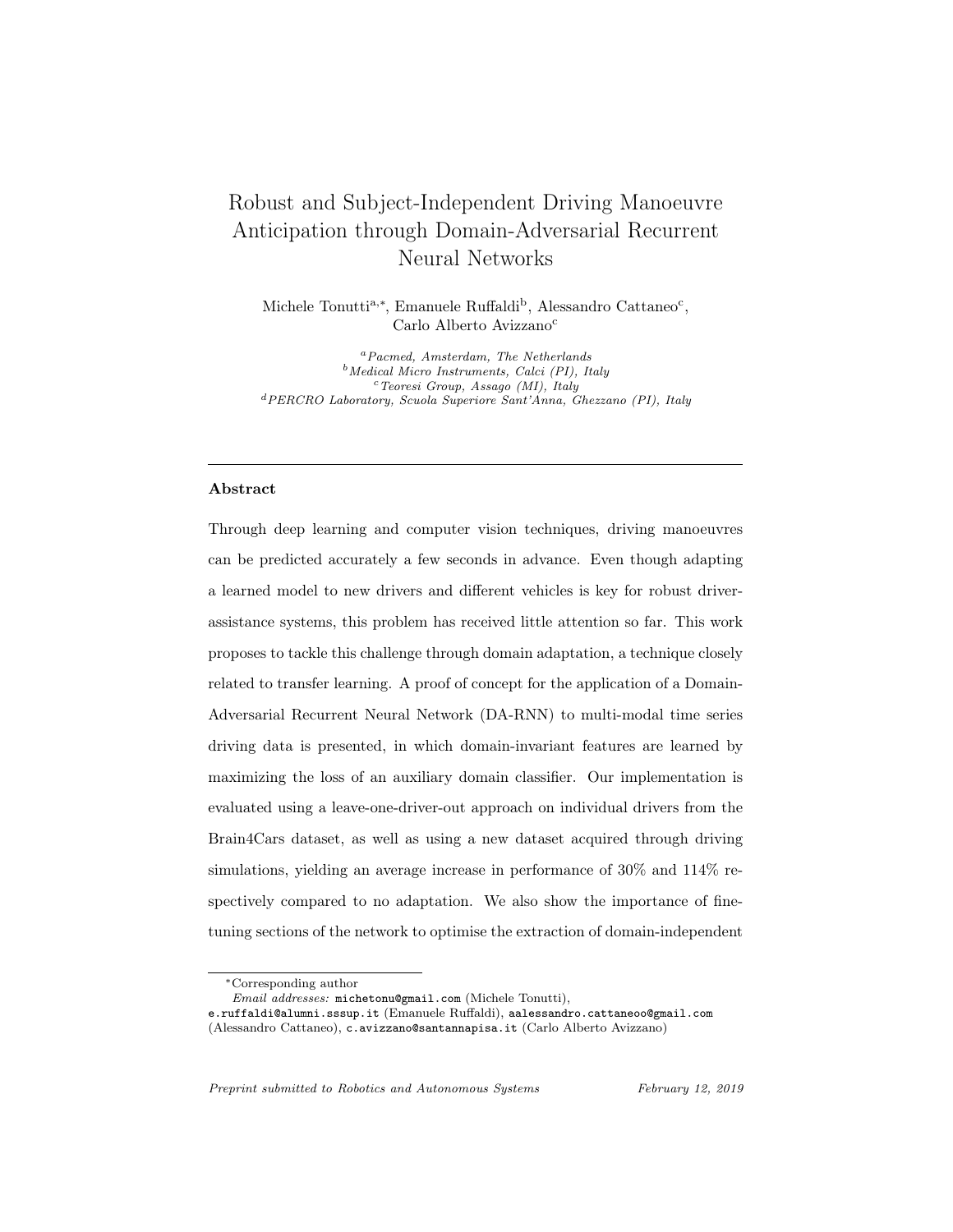parameters were set to the values suggested in the original paper:  $\beta_1 = 0.9$ ,  $\beta_2 = 0.999, \epsilon = 1 \times 10^{-8}$ , without temporal decay. We implemented additional regularization by using early stopping, with a patience of 80 epochs.

# 4. Domain-Adversarial RNN



Figure 3: DA-RNN. The proposed architecture for domain-adversarial training of our model to achieve domain adaptation. Left (red): the feature extractor, consisting in the LSTM-GRU network show in in Fig.2, without the last softmax layer. Top right (green): manoeuvre classifier. Bottom right (blue): Domain classifier. Diagram style inspired by Ganin et al. [11]. (Better viewed in colour.)

Our DA-RNN, pictured in Fig.3, is made up of three sections, divided in two main branches. The first section employs the LSTM-GRU network described in Section 3.3 (except for the last softmax layer) as a feature extractor. Its role is to learn the latent relationships between the features in the observation sequences. After the latent features are extracted, their hidden representation is fed into two branches: the first one is a discriminative classifier for manoeuvre anticipation, composed of a single softmax layer; the second one is an adversarial domain classifier. The key part of the latter is the gradient reversal layer: during the forward pass, the input is left unchanged, while during backpropagation, the gradient is negated and multiplied by a constant,  $\lambda$  (lower section of Fig.3). The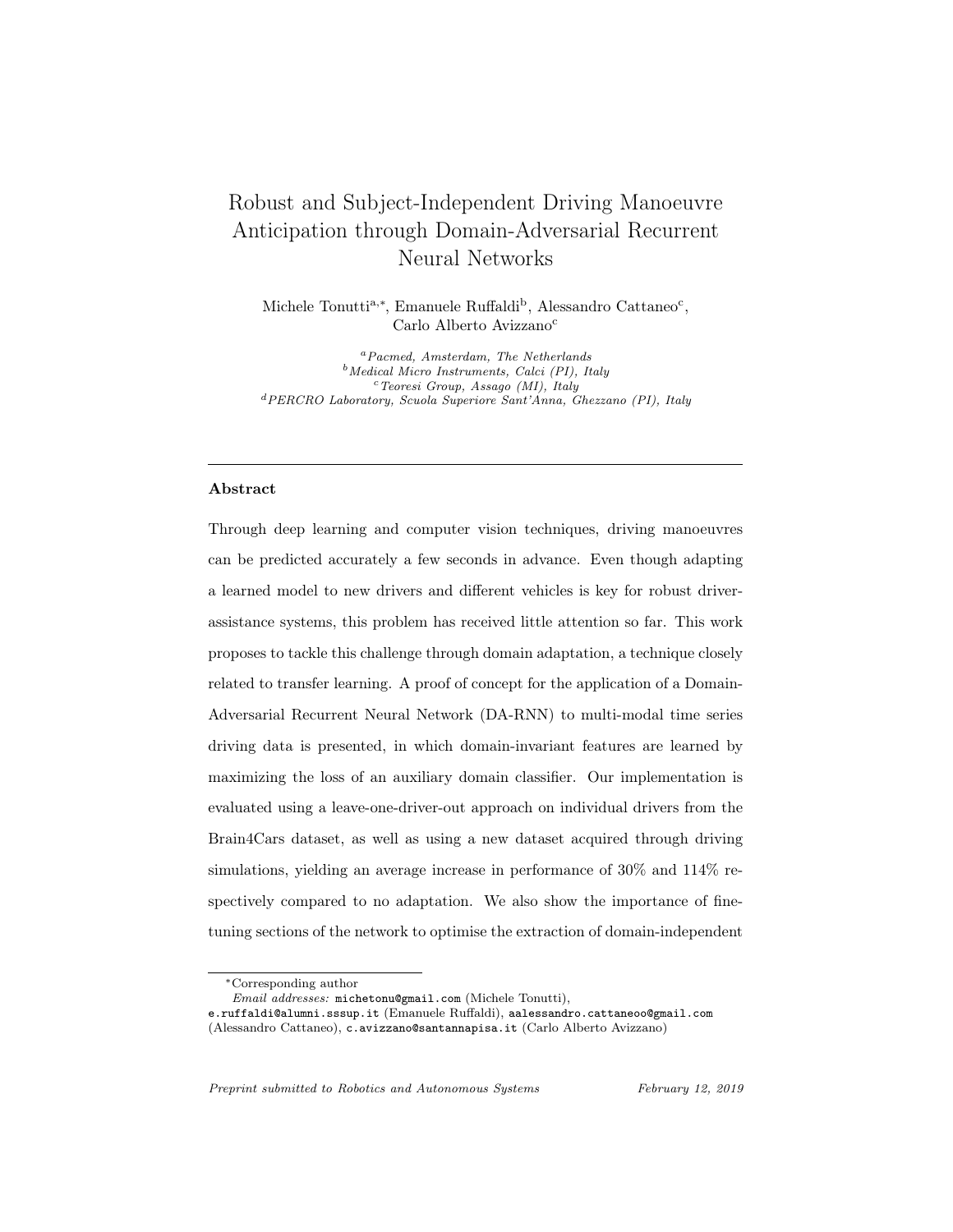loss of the domain classifier is thus maximised, thereby encouraging the feature extractor to find representations of the features which are domain-invariant [12]. Conversely, the label classifier's loss is minimised in order for the features to also be discriminative of the manoeuvres. The manoeuvre loss  $L_y$  is the time-dependent exponential function in Eq.18, while the domain loss  $L_d$  is the regular binomial cross-entropy loss function. The total loss is given by Eq.19; the effect of  $\lambda$  is discussed more in detail in Section 6.

$$
L_{tot} = L_y - \lambda L_d \tag{19}
$$

To train the model, half of each input batch is filled with samples from the source domain, and half from the target domain [11]. Since the latter, by assumption, contains fewer observations, target samples are used more than once in each epoch. This should not unfairly help the manoeuvre classifier, since  $L_y$  is only dependent on samples from the source domain: the observations belonging to the target domain are "hidden" from the manoeuvre classifier by assigning them a loss weight of 0 through the boolean mask (represented by the "target masking" block in Fig.3). The loss contribution from the samples of the source domain is left unchanged by assigning them a loss weight of 1. This approach is equivalent to computing  $L_y$  first using only transformed samples from the source domain, and then computing  $L_d$  using the combined batches. However, our method allows for the weight updates to be computed in a single forward- and backpass, significantly cutting down training time. At test time, inference is made on samples from the target domain not included in the training set, removing the boolean mask from the model. The performance is evaluated only on the prediction of the manoeuvre classifier.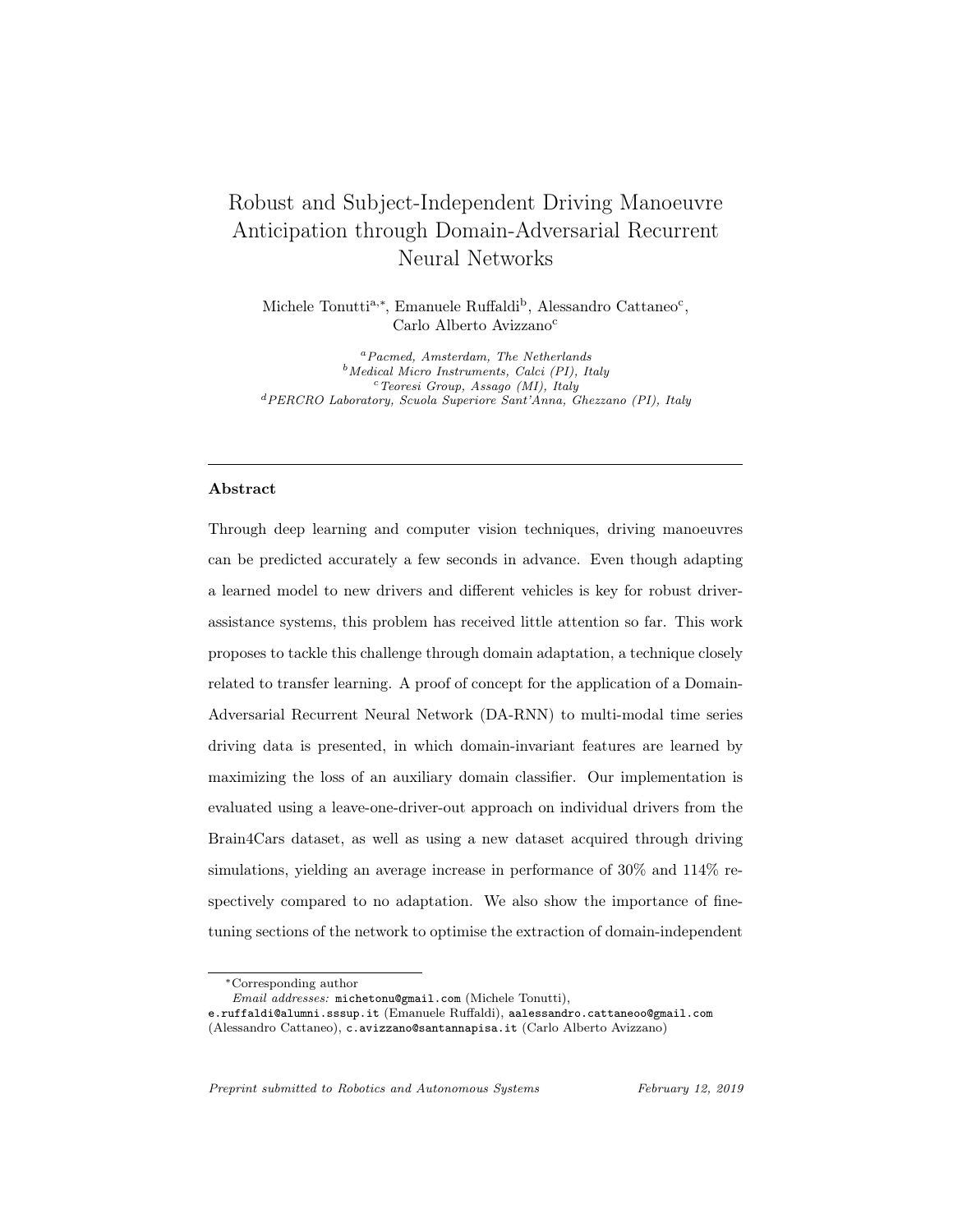## 5. Data Collection and Processing

#### 5.1. Brain4Cars Dataset

The dataset used as a benchmark for testing our anticipation architecture was developed by Brain4Cars [13]. At the time of writing and to our knowledge, it is the most complete dataset which includes synchronized recordings of the driver's upper body and the road in front of the car. It consists of 700 observations, each including a pair of videos with a duration of 5 seconds: one showing the driver's face inside the car, and the other one the road ahead, outside of the car. The videos are recorded at 30 frames-per-seconds, for a total 150 frames per video. Additional data is provided for each frame, including lane configuration, speed, and presence of intersections ahead of the car. Every observation is associated with a manoeuvre, performed at the end of the 5 seconds. The numbers of observations for each manoeuvre is as follows:  $\{\text{Going straight} =$ 234, Changing Lane Left  $= 124$ , Changing Lane Right  $= 58$ , Turning Left  $=$ 123, Turning Right  $= 55$ . The format of the features in the dataset is similar to that illustrated in Section 5.3 and 5.4. For a more in-depth explanation, we refer the reader to the original work by Jain et al. [13]. The dataset is publicly available on the Brain4Cars website.<sup>1</sup>

#### 5.2. Our Dataset

In order to build our own dataset for a more extensive evaluation of our model and the domain adaptation approach, we created a driving simulator setup following a standard structure for research [61, 62] and the same video format of the Brain4Cars data. While the Brain4Cars dataset represents an excellent resource, we believed it necessary to have access to a dataset where both the drivers and driving conditions are different from the Brain4Cars dataset in order

 $\rm ^1$  https://brain4cars.com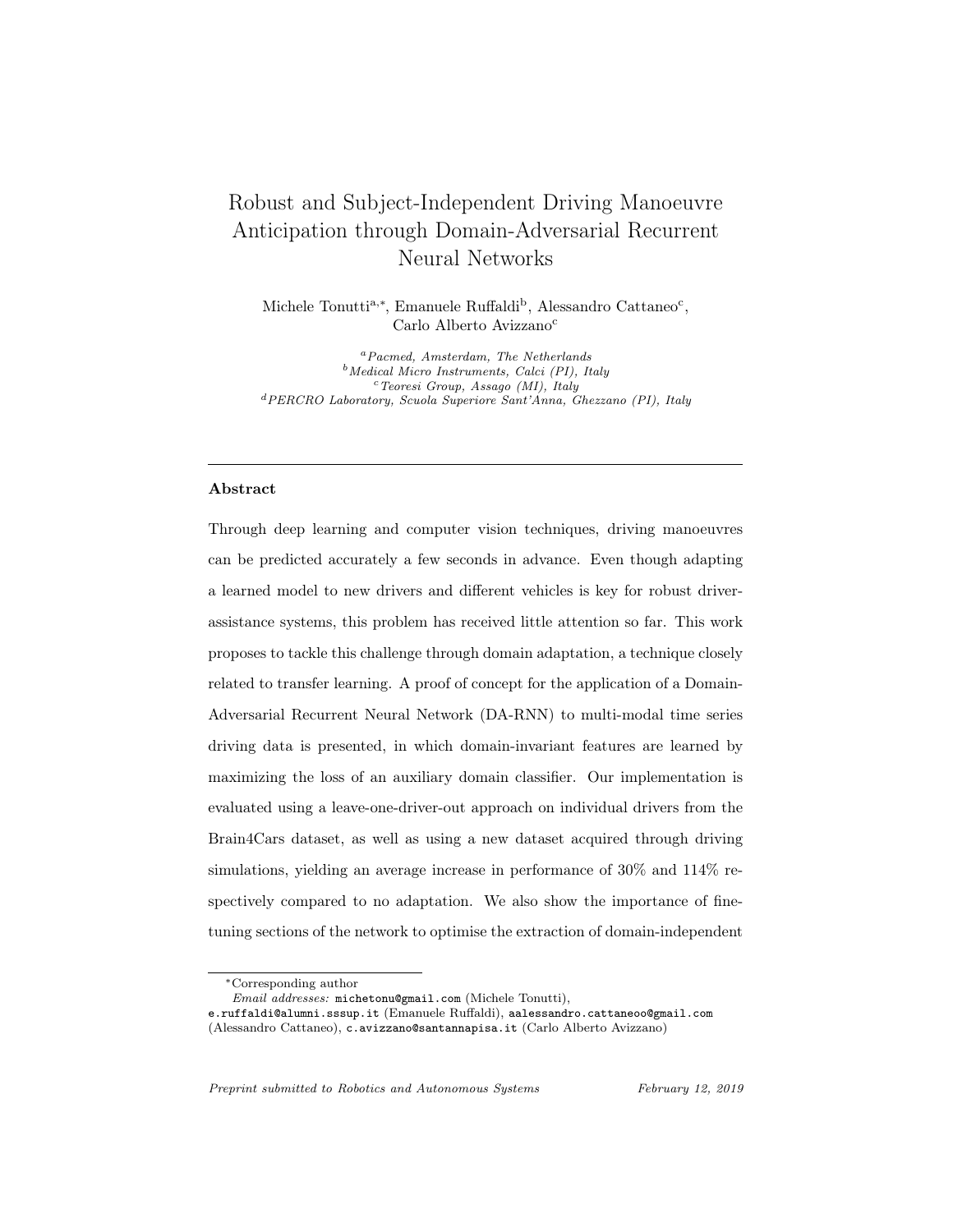to evaluate the domain-adaptation capabilities of our model. In practice, the goal is to mimic a real-life situation in which a commercial product may be applied to vehicles that are substantially different in size and/or position of mirrors, conducted by unseen drivers. A driving simulator was chosen in order to collect data quickly and in a controlled environment, using a combination of highway and city driving conditions. Similar virtual simulation setups have been frequently used for validation of ADAS and statistical approaches to driving style predictions [63, 64, 65].

We used the commercial game Euro Truck Simulator  $2<sup>2</sup>$ , including an unofficial modification which allows the player to drive a car instead of a truck. This specific game has been chosen among other driving simulator software due to the realism of the physics engine, the quality of the graphical output on the main view and rear mirrors, as well as the compatibility with the instrumentation. The setup, pictured in Fig.4, consisted of a three-screen high-resolution display system (CPU Intel i7-3930K and GPU NVidia GTX 960) and driving equipment with pedals, gears, and a steering wheel with force-feedback (G27, Logitech, CH). A commercial web-cam (HD Pro C920, Logitech, CH, at resolution 1080p), placed on the middle screen, was pointed towards the face of the driver. The three-screen setup allowed to have a field-of-view of about 200◦ . Car data from the game engine was obtained using an unofficial telemetry server  $3$ , whose output are JSON blocks containing a large number of information such as orientation, speed, acceleration, steering angle, etc.

Five (5) different subjects were asked to play for a time between 30 and 50 minutes, driving both in cities and on highways. They were asked to respect road rules and to behave as if they were in a real car (looking at mirrors, turning their

 $2$ SCS Software, 2012, https://eurotrucksimulator2.com/

<sup>3</sup>https://github.com/Funbit/ets2-telemetry-server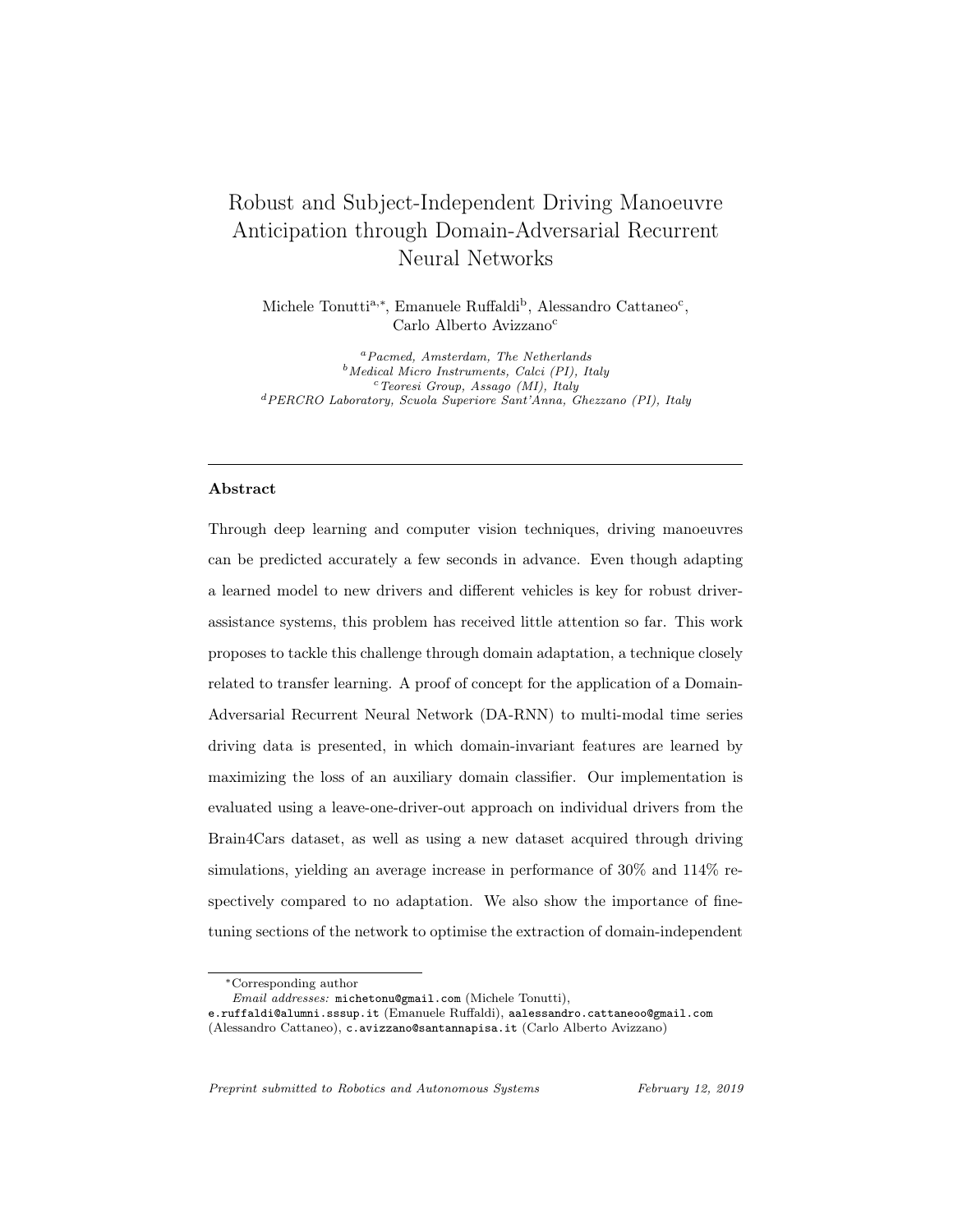

Figure 4: The setup for our data collection process.

head when needed, etc.) The game screen and the driver's face were recorded synchronously using the Open Broadcaster Studio Open Source software <sup>4</sup>. We aimed at minimizing the variance in the data caused by differences in the camera placement, as well as avoiding time intervals in which the tracking does not capture the facial landmarks due to the camera being partially covered by the driver's hands on the wheel. We therefore positioned our camera always in the same position on top of the central monitor, directly in front of the driver seat. In order to match the Brain4Cars dataset format, we extracted 5-second videos of the desired manoeuvres using the Boris Open Source video annotation tool5 [66] to annotate the manoeuvres in the raw footage. A custom Python script was written to cut up the 5 seconds preceding the onset of each manoeuvre (defined as the moment when the wheel touches the lane markings or when it starts turning at the intersection [13]), using a combination of Open Source OpenCV library<sup>6</sup> and FFmpeg video conversion tool<sup>7</sup>. The final dataset comprises 113 videos: {Going straight  $= 32$ , Changing Lane Left  $= 21$ , Changing Lane Right  $= 19$ , Turning Left  $= 24$ , Turning Right  $= 17$ . The number of observations is smaller than those in the Brain4Cars dataset, as its aim is to provide the target samples for a domain adaptation problem; in a real-life situation, target sets

<sup>4</sup>https://obsproject.com/

 $5\,\mathrm{http://www.boris.unito.it/}$ 

<sup>6</sup>http://opencv.org/

<sup>7</sup>https://www.ffmpeg.org/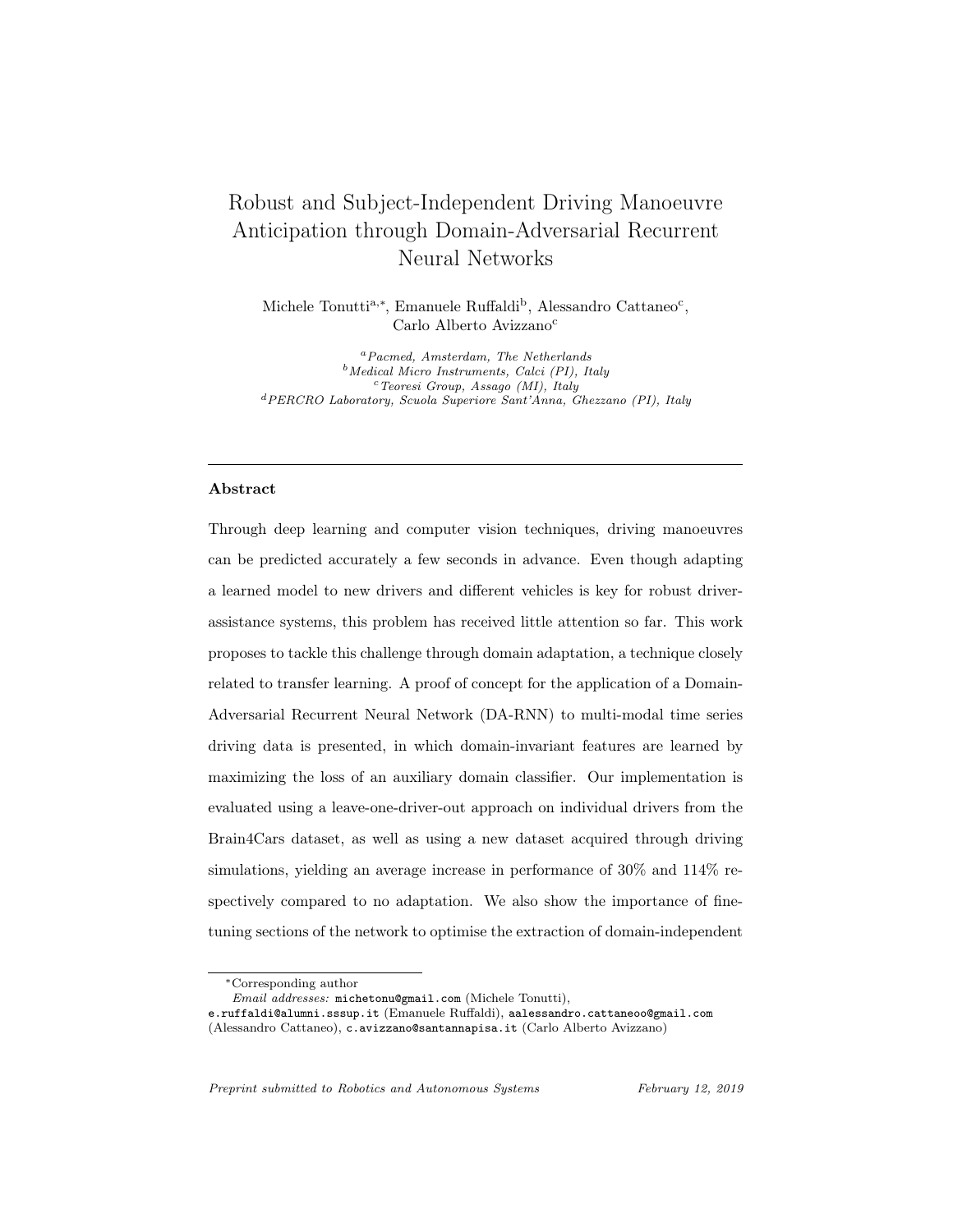will always be considerably smaller than source sets.

Our dataset has been made available as Open Access on Zenodo with the following DOI: <http://dx.doi.org/10.5281/zenodo.1009540>.

#### 5.3. Feature Extraction and Processing

To extract features from the videos of both datasets we used OpenFace, an open-source toolkit that provides facial landmark tracking, head pose estimation, and gaze tracking, from videos and images, using a combination of Conditional Local Neural Fields (CLNF) and CNNs [32]. It is capable of high performance real-time tracking using regular cameras, making it an attractive option for ADAS. Once the data was extracted from the videos, we followed the feature processing pipeline defined by Jain et al. [13], with slight modifications to binning intervals, labelling of the environmental features, and feature scaling. We were interested in obtaining the movements of the facial landmarks, the head pose, the direction of the gaze, as well as environmental informations – namely lane configuration, presence of intersections ahead in near proximity, and speed of the car. A time-series is constructed for each sample in the datasets, with each frame representing a time-step in the observation sequence  $x_t$ . Data analysis and processing, feature engineering were carried out in Python 3.

## 5.4. Action-related Features

#### 5.4.1. Facial Landmarks and Head Pose

We represent the movement of the driver's head with the motion of the facial landmarks, using a binning approach. We took the velocity of each of the 68 landmarks between consecutive frames, calculating the horizontal motion as  $\delta x^{face} = x_t^{face} - x_{t-1}^{face}$ , in pixels and in the image space; and the angular motion in the  $x - y$  plane as  $\theta^{face} = arctan2(\delta y^{face}, \delta x^{face})$ , in radians. These values were binned to create histogram features. Six (6) bins were chosen for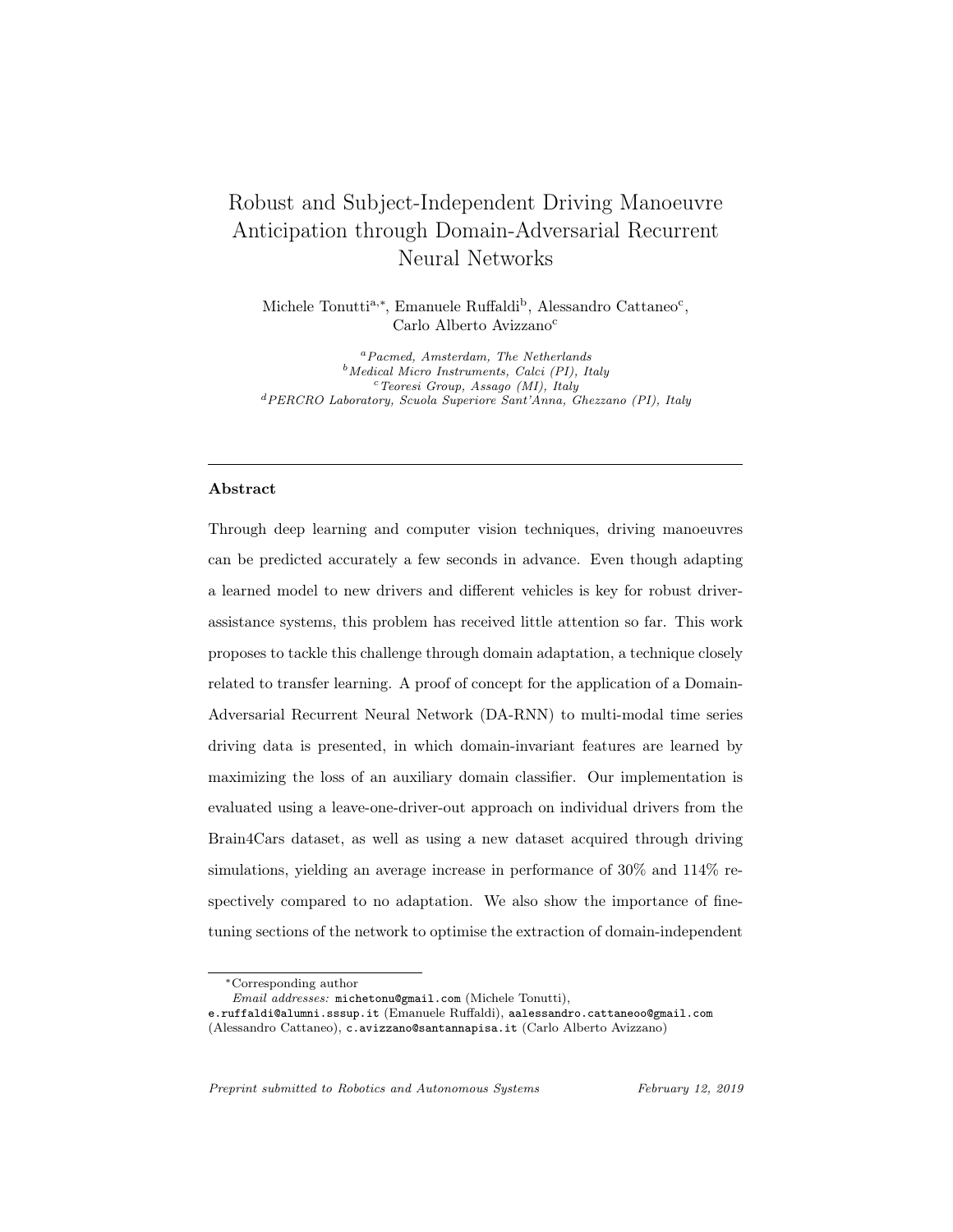the horizontal motion:

 $\{\delta x \leq -5; -5 < \delta x \leq -2.5; -2.5 < \delta x \leq 0; 0 < \delta x \leq 2.5; 2.5 < \delta x \leq 5; \delta x > 5\}$ pixels, while for the angular motion we used four (4) bins:  $\{0<\theta\leq\pi/2;\ \pi/2<\theta\leq\pi;\ \pi<\theta\leq3\pi/2;\ 3\pi/2<\theta\leq2\pi\}$  radians. Negative values refer to motions towards the left-hand side of the image and the right-hand side of the driver.

The head pose was also included using the Euler angles representation  $[R_x(\alpha_{pitch}),$  $R_y(\alpha_{yaw}), R_z(\alpha_{roll})$  as it was shown to improve the performance [13, 67]. Overall, the histogram features and head pose form the head features  $\phi \in \mathbb{R}^{13}$ .

## 5.4.2. Eye Gaze

Information about the driver's gaze was also obtained through OpenFace's output, which provides a 3D direction vector for each eye, normalised and in world coordinates. We took the average components of both eyes, and applied a Butterworth low-pass filter (4th order, sampling frequency of 30 Hz, cutoff of 1.66 Hz) in order to eliminate noise deriving from tracking inaccuracies and natural saccades. The filter introduces a minimal delay which was proven to not be detrimental to the model, and it can be applied in real time. To create the feature vector we take the  $x$  and  $y$  component of the gaze direction vector (which correspond to the horizontal and vertical direction in the image plane), scaled between -1 and 1, to create histogram features, similarly to the head features. The bins chosen are:

 ${-1 < \delta x \le -0.5; -0.5 < \delta x \le 0; 0 < \delta x \le 0.5; 0.5 < \delta x \le 1}$  pixels, in the image space. Identical bins were chosen for  $\delta y$ . In this case we used the direction components rather than the inter-frame velocity since we found that it correlates better with the driver's intention. We define  $\gamma \in \mathbb{R}^8$  as the gaze features.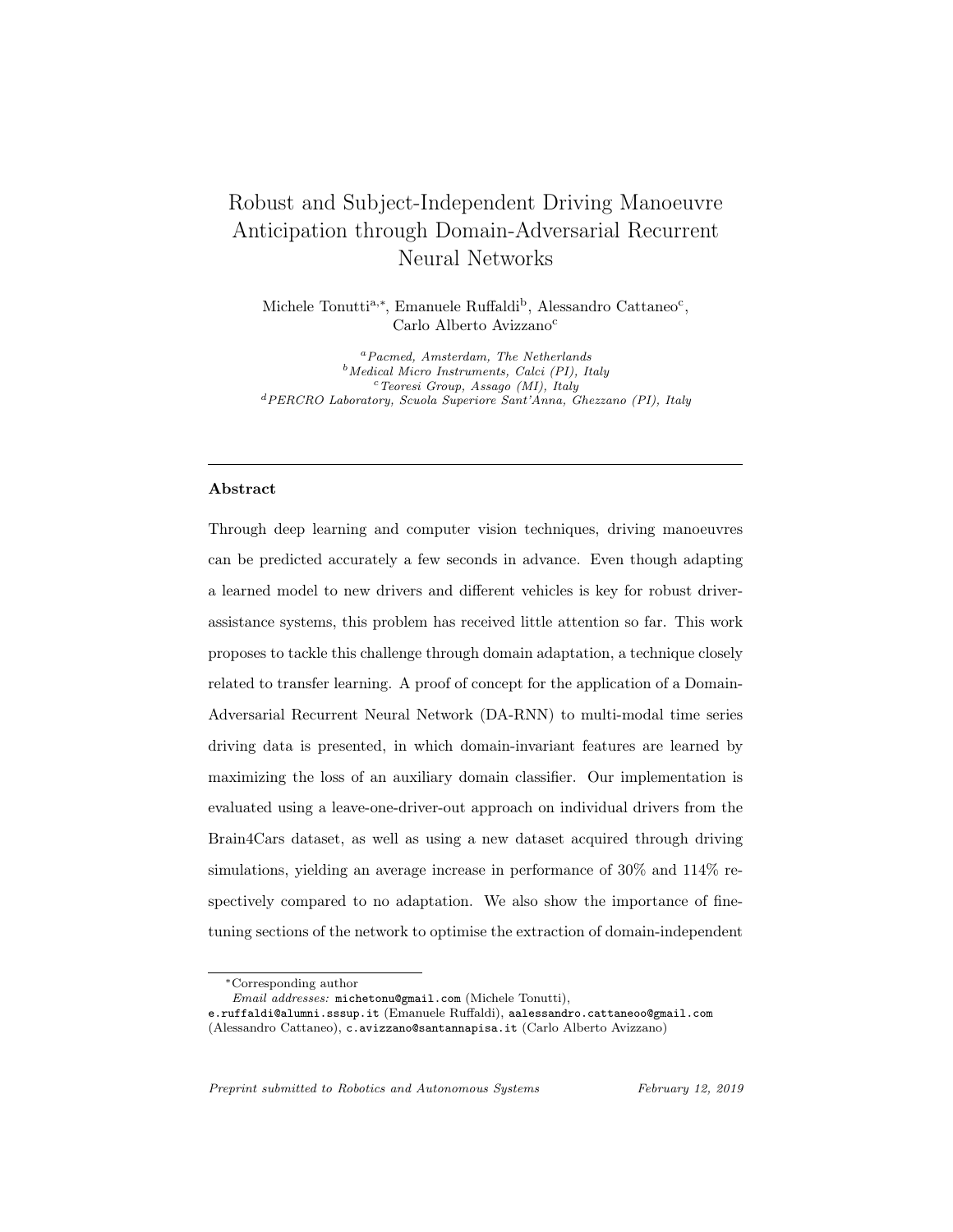#### 5.5. Context-related Features (Environment)

The environmental context is expressed by  $\eta \in \mathbb{R}^4$ . The first two features are boolean variables expressing the presence of a lane to the left and to the right of the car, respectively. The third feature is also boolean, and indicates the presence of an intersection ahead and in the near proximity of the car. For the purpose of this study, these three values were labelled manually for each observation. In a practical implementation, this information could be extracted automatically through lane detection algorithms [68, 69] fused with GPS data. Finally, the fourth value is the speed of the car in km/h. This value is provided in the Brain4Cars dataset, and was measured by the physics engine of the game in our dataset.

#### 6. Experiments

In this section we present the results of the experiments conducted on the Brain4Cars' and our dataset, using the features extracted according to the method described in Section 5. We first tested the network for manoeuvre anticipation on the two datasets separately, shuffling samples from all drivers before the training-test split, as done by Jain et al. [13]. We show that the new architecture and additional features yield to an improvement in the performance of the model. We then investigated the applications of domain adaptation to our model via domain-adversarial training, in two ways: a) employing a leaveone-out approach on each driver in the Brain4Cars dataset, in order to study the possibility of personalising a model in a partly-unsupervised manner; b) using the entirety of the Brain4Cars dataset as the source domain and our dataset as the target domain, in order to study how the approach works with different feature distributions. In both cases, we attempted to increase the performance of the models through fine-tuning –meaning initializing the weights of certain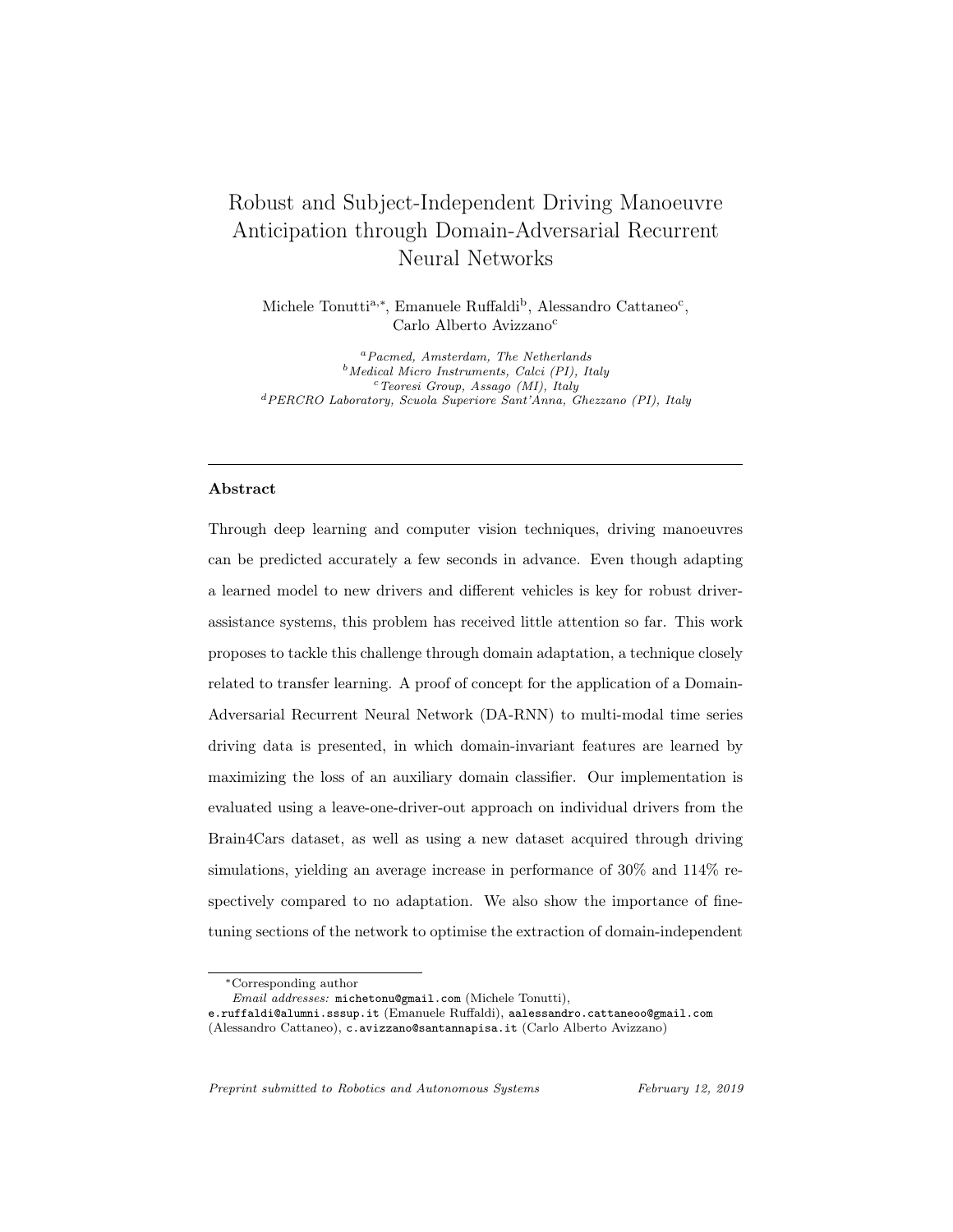layers with weights from a pre-trained model–, and we studied the effect of varying the value of the domain loss multiplier  $\lambda$ .

To evaluate the results, four measures were used. Three of them provide the multi-class classification score for the predicted action, namely: precision, recall and F1 score [70]. The fourth measure is the time-to-prediction (TTP), representing how many seconds before the onset of the manoeuvre the prediction is made. When calculating precision, recall, and F1 score, the "going straight" predictions are not considered, as it is considered the baseline state. The probability threshold was set to 0.9 for all experiments, since this value was shown to yield the most confident and quick predictions [13]. This means that at each time-step  $t$ , a prediction is made only if at least one of the 5 outputs of the models is  $\geq 0.9$ . We trained all models with batches of size 128.

#### 6.1. Experiment 1: Manoeuvre Anticipation

The first experiment was performed using the LSTM-GRU architecture described in Section 3.3 on the Brain4Cars dataset, without domain adaptation, in order to evaluate its performance as a feature extractor. Samples from all drivers were shuffled, and a test set was set aside taking 15% of the total observations. 5-fold cross validation was used, with the 5 validation subsets each making up a different 20% of the training set. Training and validation sets were normalised jointly before the split. Following Jain et al.'s approach, we augmented the training set by extracting subsequences of random length  $(T_{sub})$ from the original observation, with  $50 < T_{sub} < 150$ . These additional samples were used as additional training examples, thereby adding redundancy and additionally decreasing the risk of over-fitting [13]. More sub-samples were taken from under-represented classes, thus balancing the class ratios. For the Brain4Cars dataset, this led to a total of 2160 training samples; 312 for ours. The results are shown in Table 1. We compare our performance with Jain et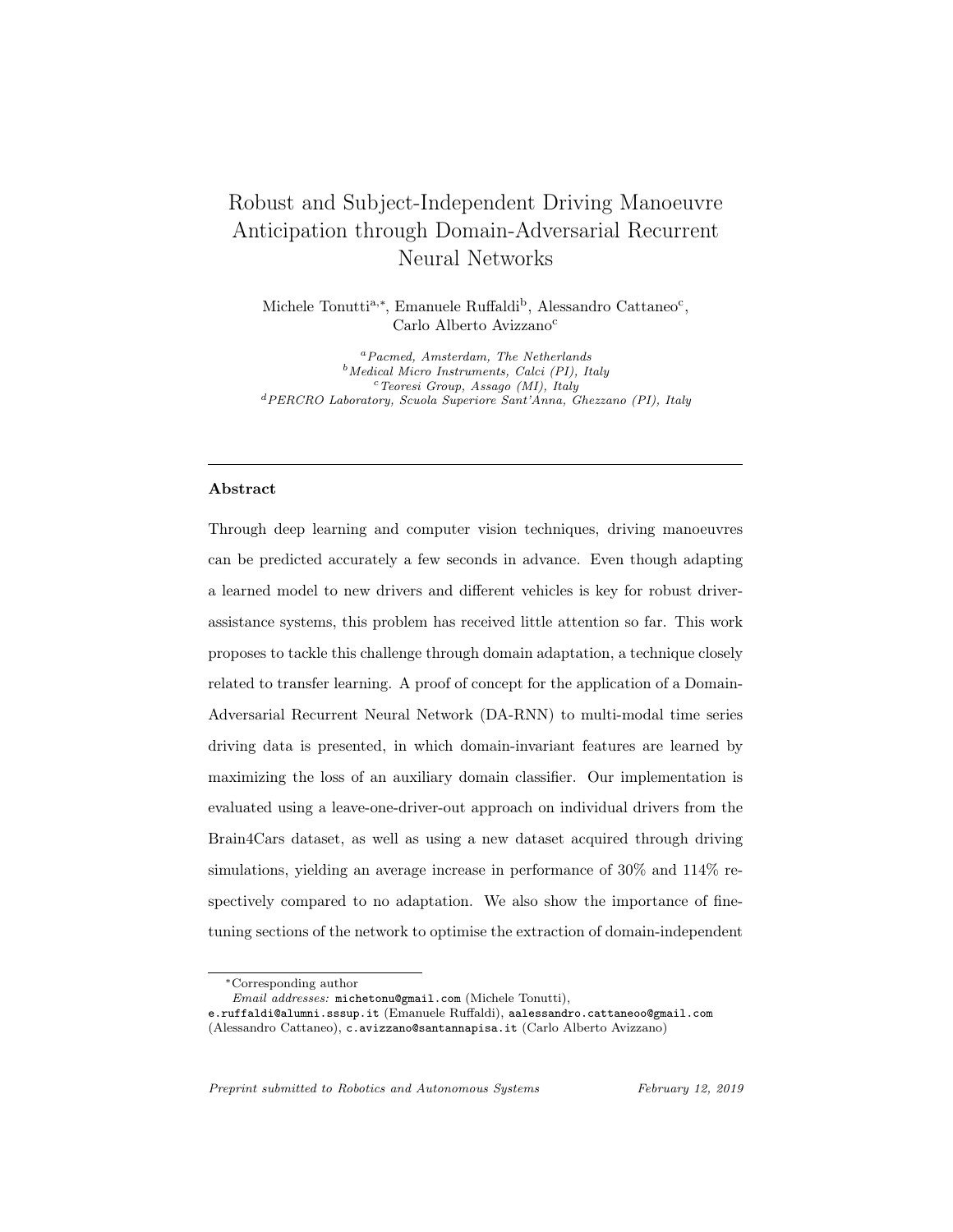al.'s LSTM model [13]. It can be seen that our network performs better for all manoeuvres, reaching a higher F1 score as well as a higher time-to-prediction. We theorise that this improvement is due partly to the additional information given by the gaze direction. Indeed, excluding the gaze-related features, the performance of the model was observed to drop by up to 1-1.5%. However, we attribute the improvement especially to the enhanced sensory fusion (including the action-context structure). Indeed, a parallel structure in which the hidden representations of all three inputs are concatenated after the initial recurrent layers performs marginally worse than Brain4Cars' model. This shows that simply adding more features does not necessarily improve the performance of a model if it is not accompanied by rational modifications in the architecture.

In addition, it was noticed that the added complexity of the network caused a strong tendency to overfit, despite the high dropout, the early-stopping criteria, and the redundancy in the training data. However, it is likely that the number of samples is not large enough; bigger datasets should alleviate this problem and further enhance the model's performance. Lastly, we report that including the car's speed as part of the environmental features was detrimental to the performance of the model, and, for this reason, it was excluded in the subsequent experiments. This may be due to the fact that, especially in sequences leading to lane changes or driving straight, maneuvers may not be correlated with specific ranges of speed values; further analysis should be carried out on the subject. However, we observed that excluding any of the other features used by Jain et al. [13] from either dataset worsens the performance considerably. This was confirmed experimentally through 5-fold cross-validation.

The same model was also tested on our dataset, using a similar procedure. The results, illustrated in Table 2, show that the performance is lower than for the Brain4Cars dataset. This is most likely due to the lower number of samples,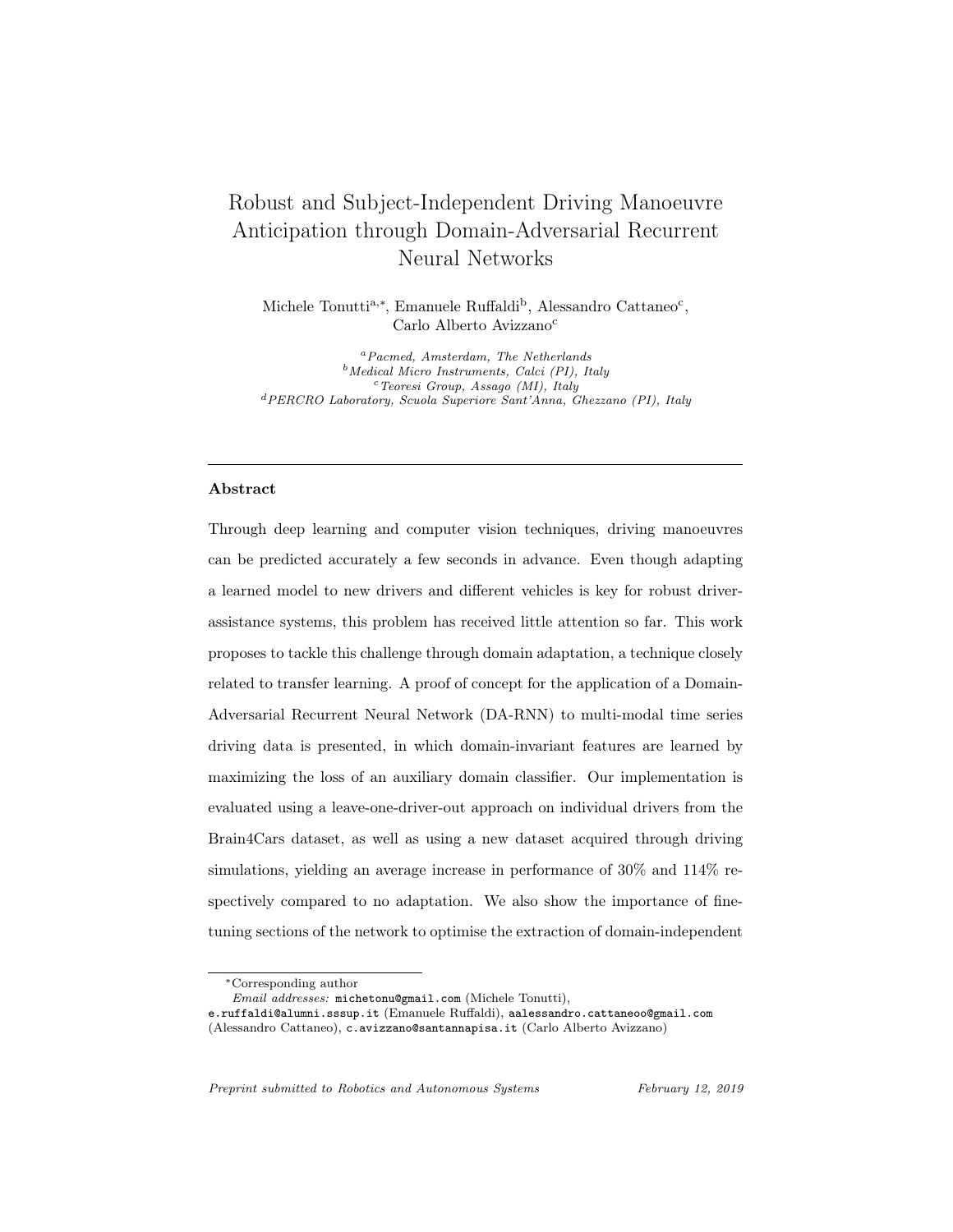|                    | Changing lane |               |               |      | Turning       |        |      |            | All manoeuvres |        |      |                |
|--------------------|---------------|---------------|---------------|------|---------------|--------|------|------------|----------------|--------|------|----------------|
|                    | Prec.         | Recall        | F1            | TTP  | Prec.         | Recall |      | <b>TTP</b> | Prec.          | Recall | F1   | TTP            |
|                    | 70)           | $\frac{1}{2}$ | $\frac{1}{2}$ | (s)  | $\frac{1}{6}$ | (%)    | '%)  | (s)        | (%)            | $\%$   | (%   | $(\mathrm{s})$ |
| B <sub>4</sub> C   | 95.4          | 85.7          | 88.8          | 3.42 | 68.5          | 78.5   | 72.1 | 3.78       | 82.0           | 82.1   | 82.0 | 3.58           |
| B4C w/ Head pose   |               |               |               |      |               |        |      |            | 90.5           | 87.4   | 88.3 | 3.16           |
| LSTM-GRU<br>(ours) | 96.5          | 90.5          | 93.6          | 3.90 | 91.1          | 90.9   | 91.0 | 4.06       | 92.3           | 90.8   | 91.3 | 3.98           |

Table 1: Manoeuvre anticipation on the Brain4Cars dataset. Results of the nonadaptive LSTM-GRU network on a test set comprised of observations from all drivers. Results reported from Brain4Cars (B4C) are taken directly from the paper [13].

and the fact that in a simulation setting, drivers tend to do less emphatic head and eye movements. Conversely, fine-tuning the network by pre-training its weights using the Brain4Cars dataset improves the performance.

|                    | Prec.  | Recall | F1     |     |  |
|--------------------|--------|--------|--------|-----|--|
|                    | $(\%)$ | (%)    | $(\%)$ | (s) |  |
| No Pre-Training    | 82.0   | 82.1   | 82.0   | 3.9 |  |
| Pre-trained on B4C | 89.4   | 92.2   | 90.8   |     |  |

Table 2: Manoeuvre anticipation on our dataset. Results of the non-adaptive LSTM-GRU network on a test set comprised of observations from all drivers, without and with fine-tuning.

Overall, these results show that our model represents an improvement over the most recent LSTM-based approach in manoeuvre anticipation, and prove that our dataset can be used reliably with a comparable performance. Moreover, it was shown that fine-tuning can be a powerful approach to enhance the model's capability if a larger, more reliable dataset is available.

#### 6.2. Experiment 2: Domain Adaptation on Different Drivers

In order to investigate how a trained model can learn to adapt to a small set of unlabelled driving videos belonging to a subject not included in the training set, we manually separated the videos of each individual driver in the Brain4Cars dataset from each other. We then ran our DA-RNN using observations from all drivers except one as the source domain, while, as the target domain, we used the samples from the remaining driver. Once trained, the model was tested on a set of samples from the target domain not included in the training set, all from the same driver. This was done for each driver separately, and the results were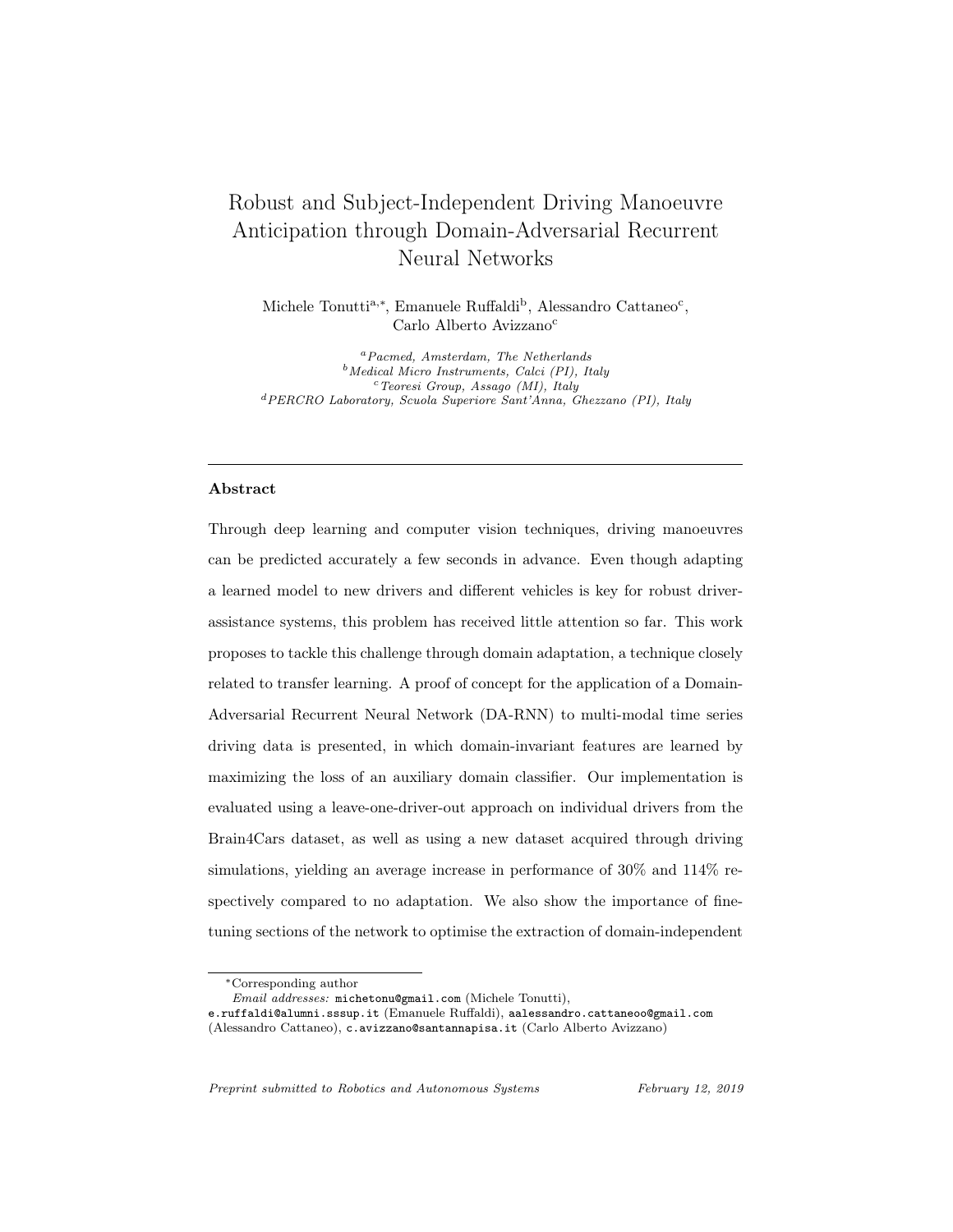averaged. In addition, we fine-tuned the networks by initializing the weights of the LSTM-GRU feature extractor by pre-training them on the source domain. The results are shown in Table 3.

|                        | Prec.  | Recall |                 | TTP                 |
|------------------------|--------|--------|-----------------|---------------------|
|                        | $(\%)$ | $(\%)$ | $\mathscr{C}_0$ | $\langle s \rangle$ |
| No adaptation          | 60.9   | 57.7   | 58.0            | 3.8                 |
| DA-RNN                 | 71.7   | 66.5   | 68.1            | 3.9                 |
| $DA-RNN w/Fine Tuning$ | 77.7   | 75.6   | 76.8            | 3.8                 |

Table 3: Performance of the DA-RNN, using a leave-one-out approach on the Brain4Cars dataset, averaged over 6 drivers.  $(\lambda = 1.10)$ 

From the results it is clear that when the test driver is not part of the training set, the model does not perform well without adaptation. However, when the model is trained with the domain-adversarial training, an absolute improvement of more than 10% can be observed. A further improvement is obtained by pre-training the weights of the feature extractors on the source domain, yielding an increase in performance of almost 20% compared to the non-adapting model. This is because, by initializing the weights with values that are known to produce accurate predictions, the network is already trained to find features that are discriminative of the manoeuvres.

Additionally, we found that the hyperparameter  $\lambda$ , which is the constant multiplier of the domain classifier's loss during backpropagation, plays a key role in feature extraction. The higher its value, the higher the influence of the domain classifier loss, meaning a stronger push towards domain invariance in the feature extractor. The network will therefore tend to find features that are shared by the two domains, but which are not necessarily discriminative. A small  $\lambda$ , on the other hand, will cause the extracted features to be less domaininvariant but more effective to classify the maneuvers in the source domain samples. For our experiments, we found that a value  $\approx 1$ , meaning an equal weighting of the losses from the two classifiers yielded the best performance.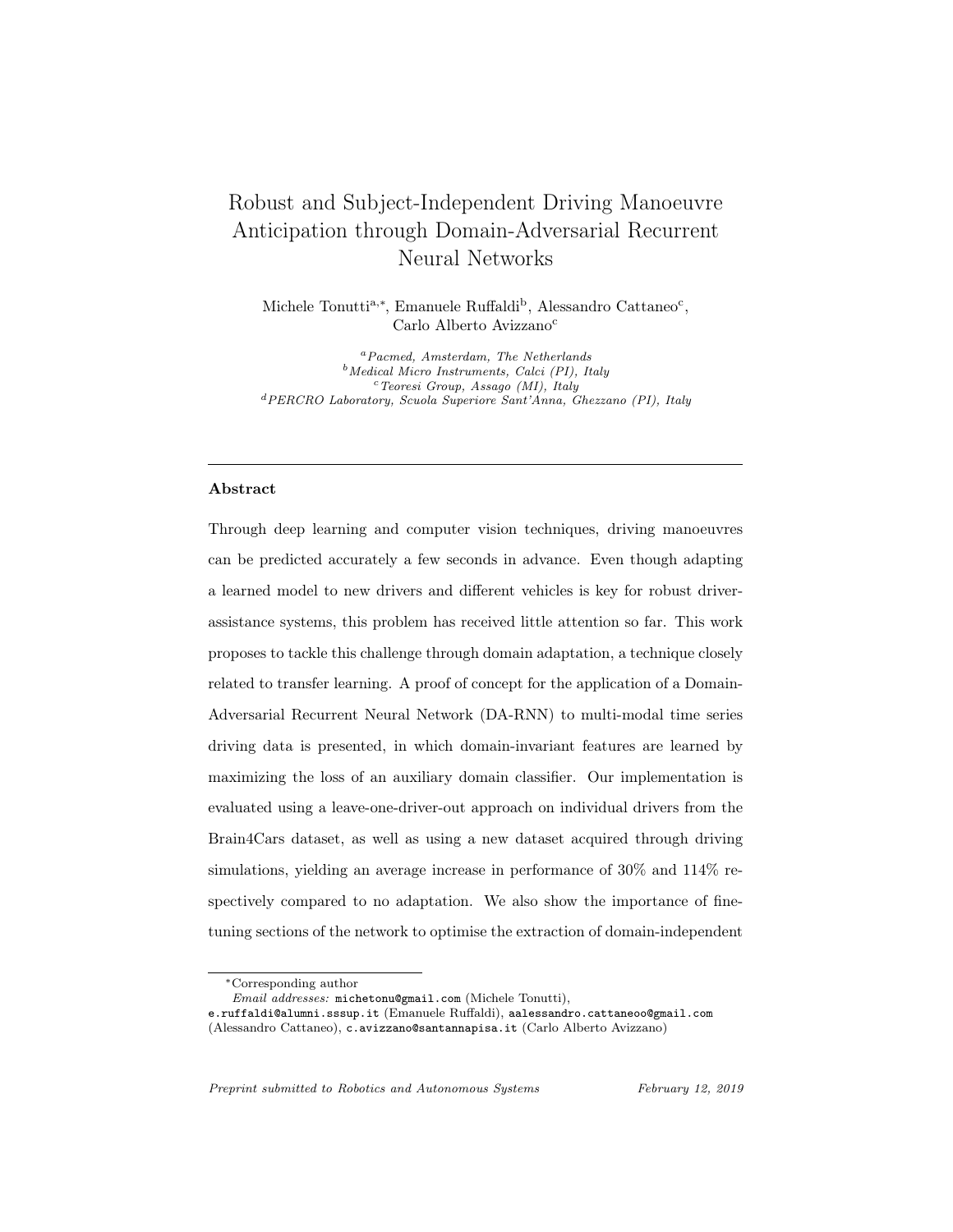#### 6.3. Experiment 3: Domain Adaptation on Our Dataset

The third experiment was performed to attempt a transfer of information between the Brain4Cars data and our dataset. Being able to adapt a model to observations in which the features are distributed very differently can be important in applications such as driver training, Virtual Reality simulations, and autonomous driving research. Fig.5 shows that the two distributions are indeed very different: the head movements made by the drivers in a real-world driving scenario have a higher within-manoeuvre variance than those driving a simulator, but a smaller variance between the different manoeuvres. The fact that the subjects were asked to perform the same movements as in a real-setting, however, makes it plausible that it is possible to find latent features which are shared by both datasets. Moreover, the fact that fine-tuning the model using one dataset improves the performance on the other provides additional support to this theory. Table 4 illustrates the results of three different approaches: 1. Training and validating the model on the Brain4Cars dataset, and testing it on our dataset (no adaptation); 2. Training the DA-RNN using the Brain4Cars dataset as source domain and our dataset as target domain; 3. Training the



Figure 5: Marginal distributions of the Brain4Cars and our datasets. Box plots of the horizontal velocity of the facial landmarks for both datasets.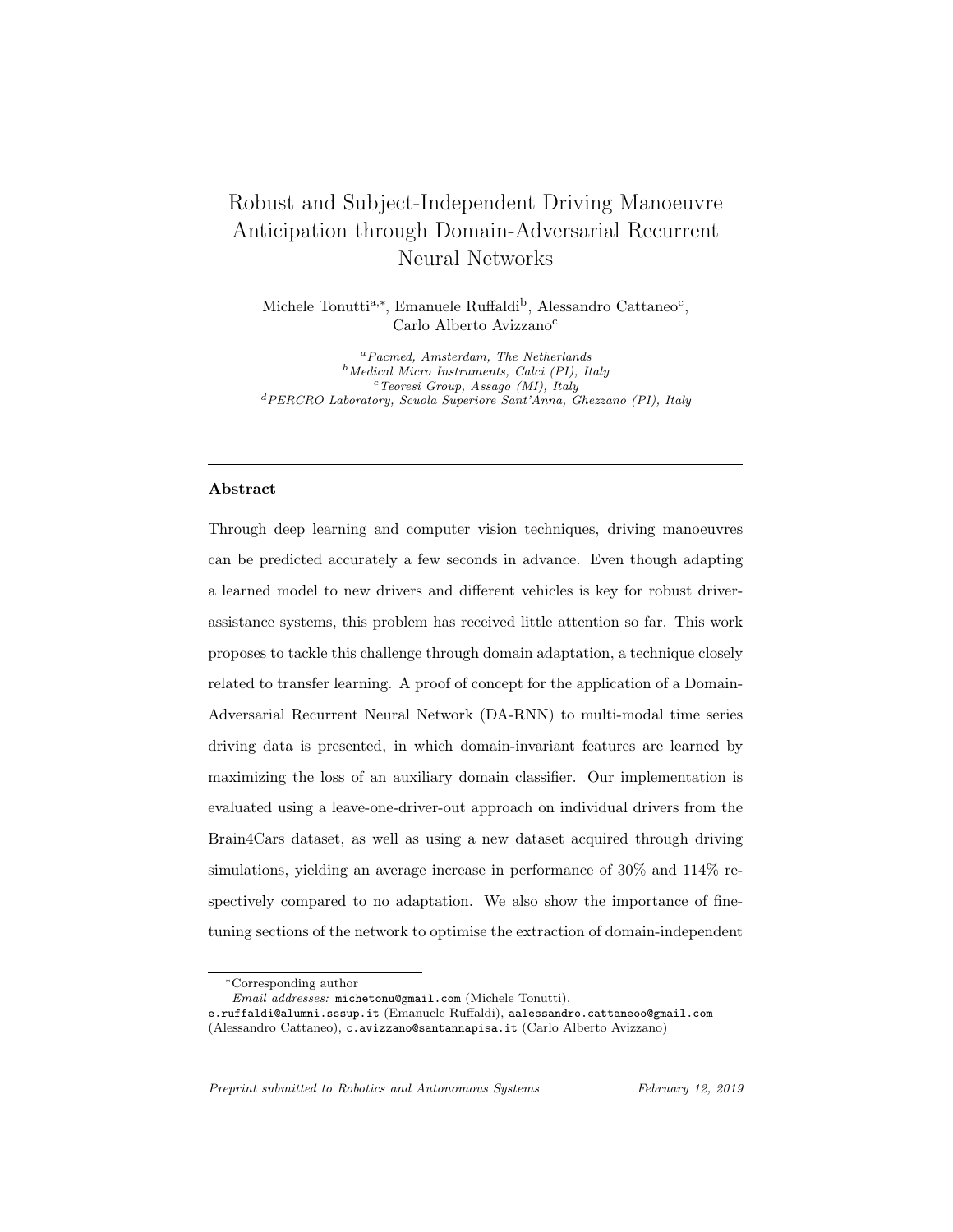DA-RNN using the Brain4Cars dataset as source domain and our dataset as target domain, with fine-tuning (i.e. initializing the weights of the feature extractor by pre-training our LSTM-GRU network on the Brain4Cars dataset.)

|                        | Prec.  | Recall |      | TTP |  |
|------------------------|--------|--------|------|-----|--|
|                        | $(\%)$ | $(\%)$ | '%)  | (s) |  |
| No adaptation          | 27.3   | 31.5   | 29.0 | 3.8 |  |
| DA-RNN                 | 47.5   | 38.7   | 42.6 | 4.0 |  |
| $DA-RNN w/Fine Tuning$ | 72.6   | 55.1   | 62.7 | 4.0 |  |

Table 4: Performance of the DA-RNN, with the Brain4Cars dataset as source domain and our dataset as the target domain.  $(\lambda = 1.10)$ 

The first striking observation is the extremely poor performance of the model without adaptation. We infer that when the marginal distribution of the features in two domains are very different, a non-adaptive model fails to generalise. The DA-RNN, in comparison, performs better, with an increase in F1 score of 12 percentage points and an increase in time-to-prediction of 0.2 s. The most critical improvement was registered when the feature extractor was fine-tuned on the source domain, with an F1 score of 62.7%. The overall performance is still lower than the case of Experiment 2, when the drivers belonged to the same dataset (i.e. driving in similar conditions), but much higher than the noadaptation case. These relative improvements in performance are comparable to the ones found in recent works performing similar domain adaptation tasks, such as the ones reported in the original DANN paper by Ganin et al. [11].

Overall, these results confirm the hypothesis that there exist latent features shared by datasets of observations in which similar driving tasks are performed, but in largely different settings; moreover, they highlight the need of an adaptive approach for the practical implementations and personalizations of ADAS.

The models were created, trained and tested using Python 3, using the deep learning framework Keras 2.0 with the TensorFlow 1.2 backend. Network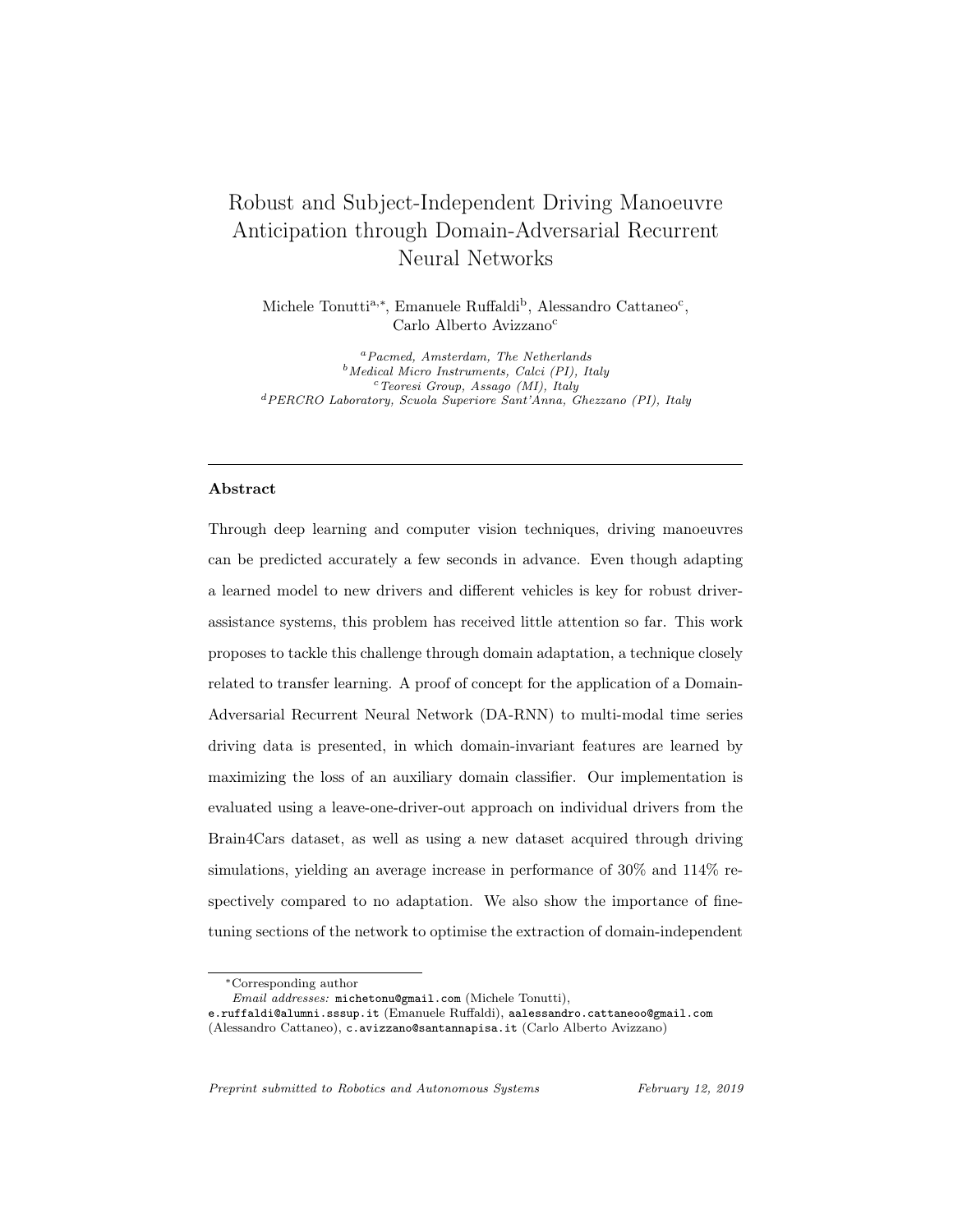training was run on a machine with CPU Intel Core i7-7700K and GPU NVidia GTX 1080, and 32GB of memory.

The code of the architecture of the DA-RNN can be found at [https://](https://github.com/michetonu/DA-RNN_manoeuver_anticipation) [github.com/michetonu/DA-RNN\\_manoeuver\\_anticipation](https://github.com/michetonu/DA-RNN_manoeuver_anticipation).

## 7. Conclusions

In this paper we proposed and tested a Domain-Adversarial Recurrent Neural Network for adaptive driving manoeuvre anticipation. Trained on a large source dataset of driving observations, our DA-RNN is able to adapt to smaller, unlabelled sets of observations by maximizing the loss of a domain classifier used as an auxiliary output. To extract domain-invariant features from multimodal time-varying data, we designed a multi-stage LSTM-GRU architecture based on Ganin et al.'s DANN [11], which uses a CNN as feature extractor, and Purushotham et al.'s R-DANN [12], which instead uses vanilla RNN layers. In order to apply it to the problem of manoeuver anticipation, we expanded on the work done by Jain et al.[13], adding eye gaze direction to the set of input features used to predict driving actions. An alternative approach to carry out advanced sensory fusion is implemented by learning the concatenation of the hidden representations of the features through recurrent layers. The LSTM-GRU section of the network was proven to outperform state-of-the-art work on non-adaptive manoeuvre anticipation tasks. We also present a new dataset obtained through a driving simulation set-up, and made it available for public use.

The evaluation of the DA-RNN was carried out initially using a leave-one-out approach, in which the observations of each individual driver in the Brain4Cars dataset was left out from the training set and used as target domain. An increase of 17 percentage points in F1 score was registered when the DA-RNN's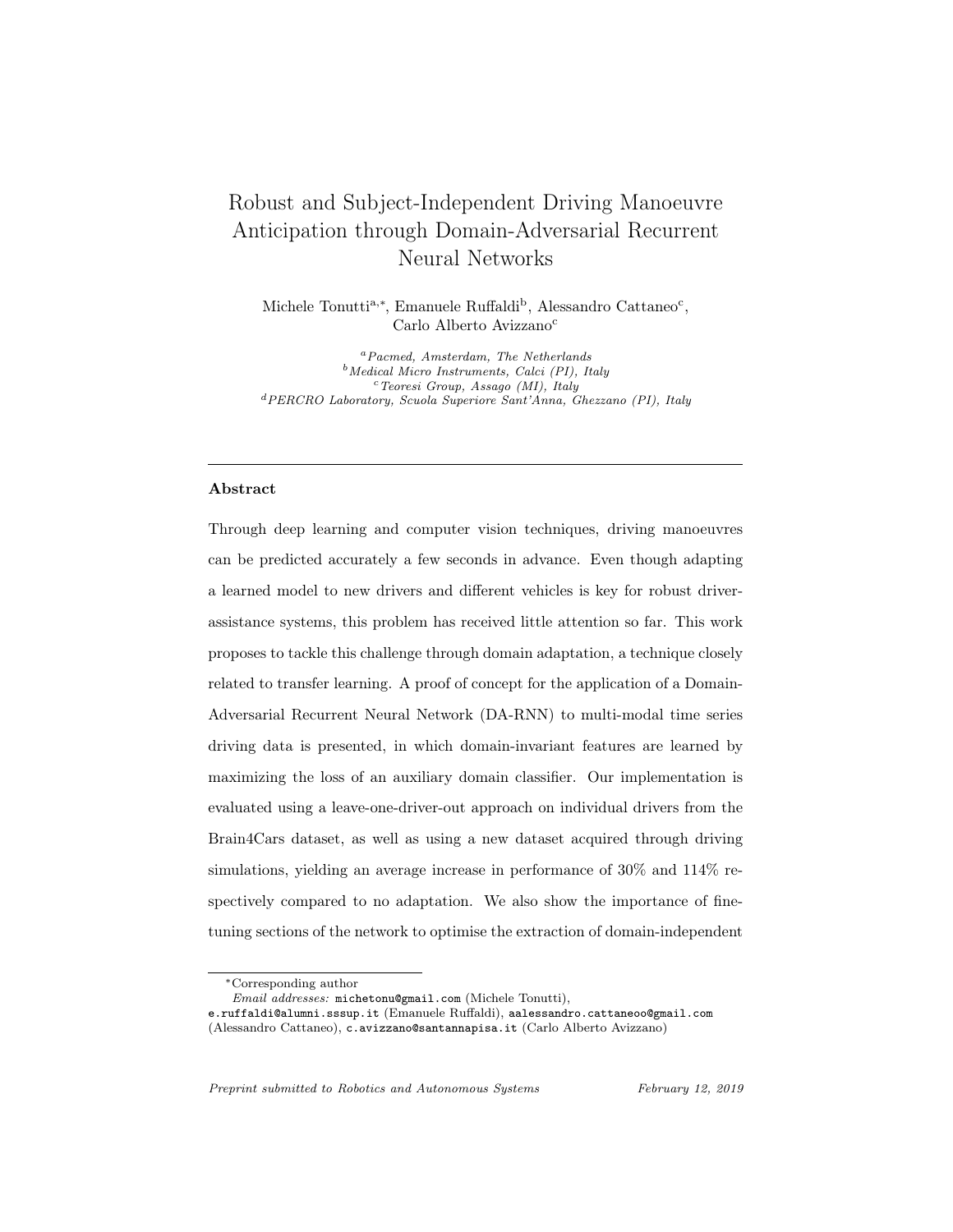feature extractor was pre-trained on the source domain. The results show the potential of domain-adversarial training to adapt models to new drivers without the need to retrain them with additional labelled examples. In a real-world scenario, observations to be used as the target domain could be captured automatically during the first drive, eliminating the necessity for manual labelling. The second evaluation consisted in using the Brain4Cars dataset as the source domain and our dataset as the target domain, with the same feature space but a different feature distribution. We reported an improvement in F1 score by 114% (32.7 percentage points) compared to the non-adaptive case, when the model's weights are fine-tuned. Overall, we demonstrate that the domain-adversarial approach represents a promising approach to increase the flexibility and generalization capabilities of commercial ADAS through domain adaptation.

We conclude that non-adaptive models are not able to generalise well in contexts a) where the target driver was not part of the training set, and b) where the features in the target domain have a very different marginal distribution, which is the case when the driving set-up in the target set differs from the one used to collect the training data. Adaptive models will therefore be necessary for ADAS installed in commercial vehicles, and will prove helpful in virtual simulations and driving training tasks. In order to further validate the approach in the context of assisted driving, additional tests should be conducted on a larger target dataset obtained in real-life conditions. Larger and more diverse driving video datasets will enable even higher performances, as one of the bottlenecks of our approach was found in the network's tendency to overfit, due to the complexity of the architecture and the relatively small size of the datasets. This work sets the bases for further research aimed at enabling adaptive deep neural networks to reach performances comparable to fully supervised models.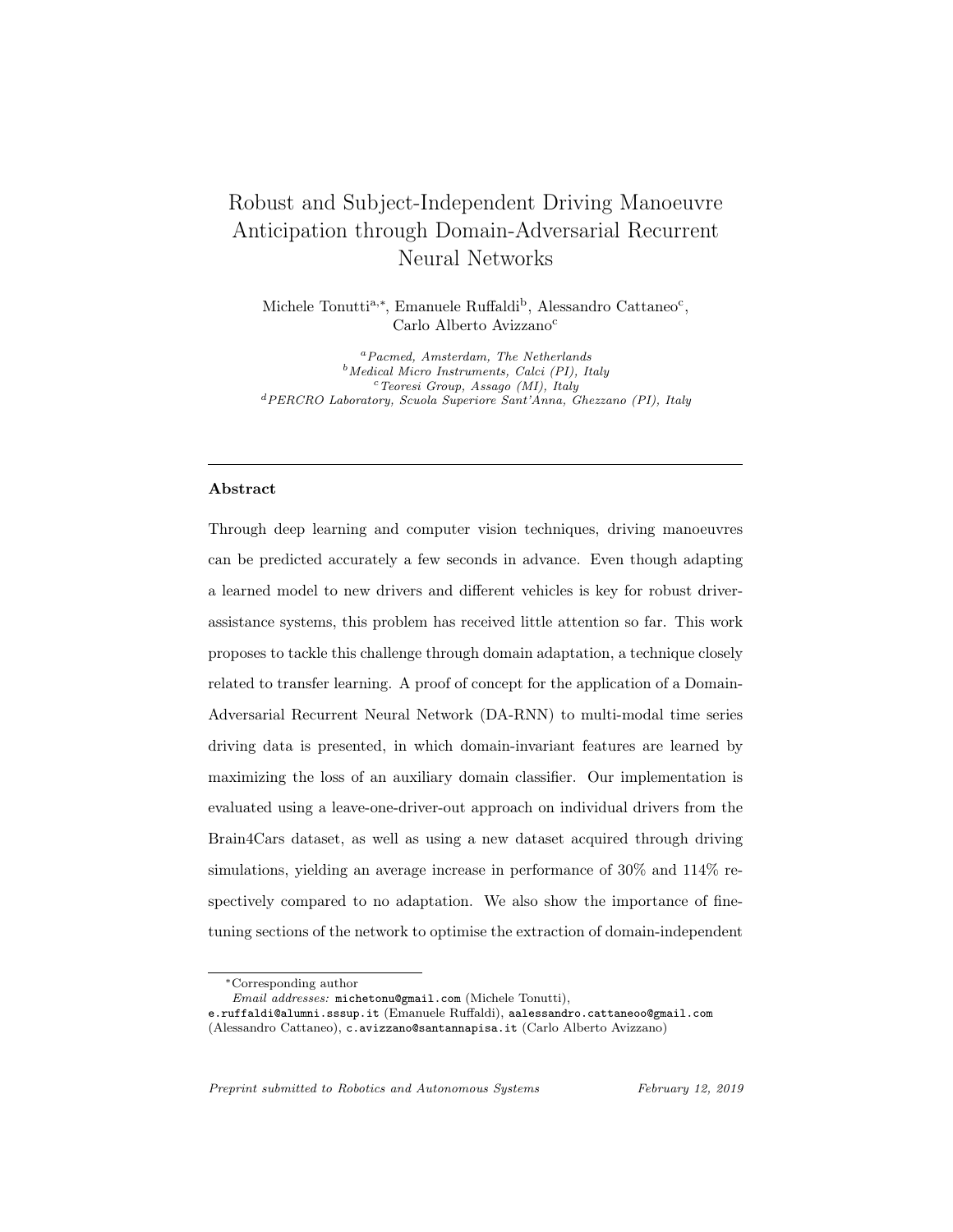# 8. Acknowledgments, Contributions and Funding

We would like to thank the members of the PERCRO Lab who volunteered for the data collection process, namely L. Peppoloni, G. Dabisias, L. Landolfi, and F. Brizzi. A huge thank you also to J. von Kügelgen for the technical support on domain adaptation and thorough proofreading of the manuscript. Finally, we would like to extend our appreciation towards the creator of all the software used in this work, as well as to the authors of the Brain4Cars dataset for making it available online for free. We strongly believe in open-source software and open access to data; we therefore decided to also publish and share our dataset for free use.

Study conception and design: MT, ER, CAA. Acquisition of data: MT, AC. Analysis and interpretation of data: MT, ER. Drafting of manuscript: MT, ER, CAA.

The activities related to the results in this manuscript have been supported within the program of the Excellence Department on Robotics and Artificial Intelligence. The related project is supported by the National Ministry for Education and Research (MIUR). The authors are grateful to Scuola Superiore Sant'Anna, the TeCIP institute and the Department above for the offered logistic, technical and financial support.

## 9. Copyright Notice

©2019. This manuscript version is made available under the CC-BY-NC-ND 4.0 license, which can be found at the following URL: <http://creativecommons.org/licenses/by-nc-nd/4.0/>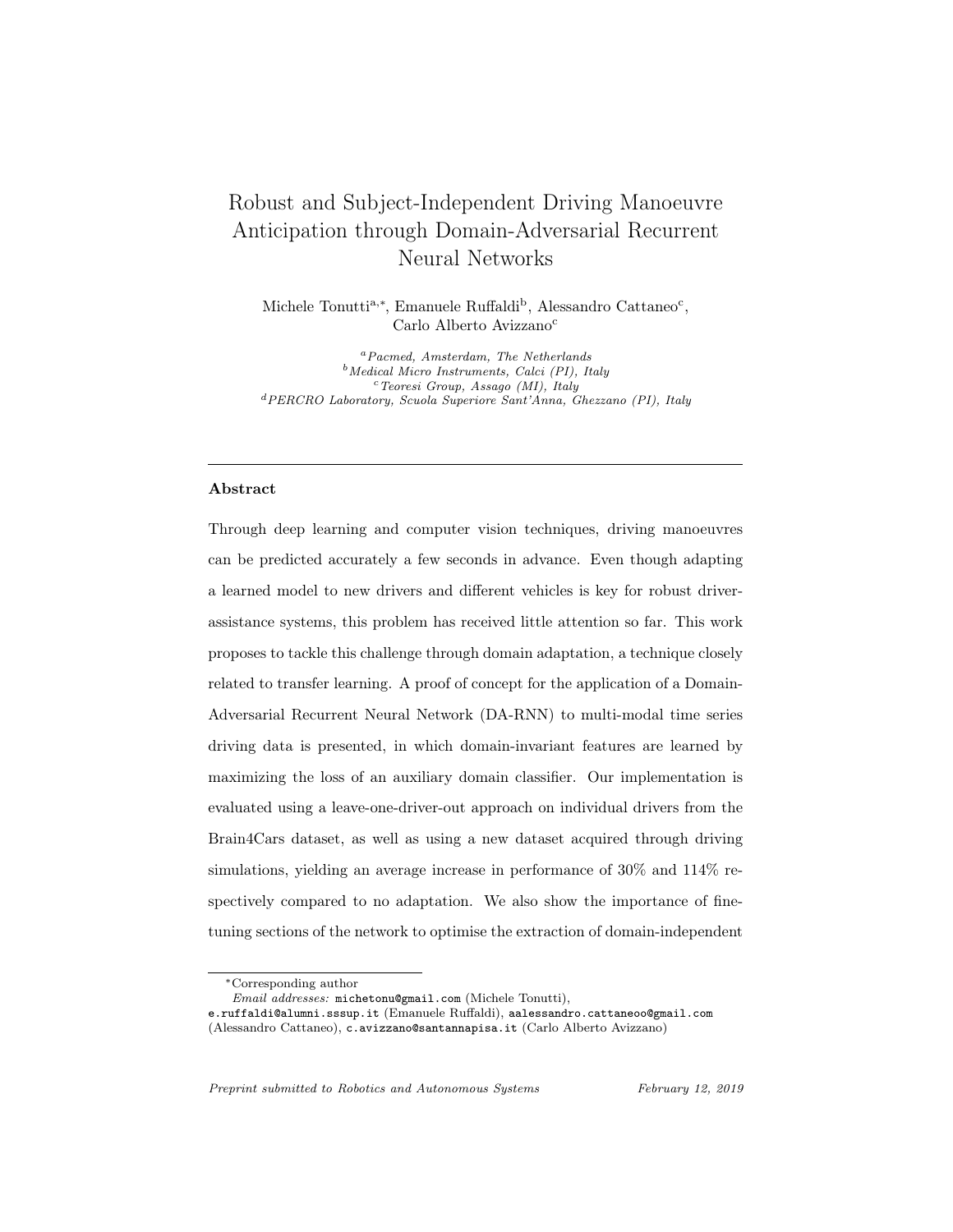#### 10. Bibliography

## References

- [1] A. Paul, R. Chauhan, R. Srivastava, M. Baruah, Advanced Driver Assistance Systems, SAE Technical Paper 2016-28-0223[doi:10.4271/](http://dx.doi.org/10.4271/2016-28-0223) [2016-28-0223](http://dx.doi.org/10.4271/2016-28-0223).
- [2] H. H. Hurt, J. V. Ouellet, D. R. Thom, Motorcycle accident cause factors and identification of countermeasures: Appendix, Tech. rep., National Highway Traffic Safety Administration (1981).
- [3] J. Levinson, J. Askeland, et al., Towards fully Autonomous driving: systems and algorithm, IEEE Intelligent Vehicles Symposium (2011) 163–168.
- [4] Q. V. Le, W. Y. Zou, S. Y. Yeung, A. Y. Ng, Learning hierarchical invariant spatio-temporal features for action recognition with independent subspace analysis, Cvpr (2011) 3361–3368[doi:10.1109/CVPR.2011.5995496](http://dx.doi.org/10.1109/CVPR.2011.5995496).
- [5] A. Karpathy, G. Toderici, et al., Large-scale video classification with convolutional neural networks, IEEE Conference on Computer Vision and Pattern Recognition (CVPR) (2014) 1725–1732[doi:10.1109/CVPR.2014.223](http://dx.doi.org/10.1109/CVPR.2014.223).
- [6] M. Hermans, B. Schrauwen, Training and Analyzing Deep Recurrent Neural Networks, NIPS (2013) 190–198.
- [7] C. Vondrick, H. Pirsiavash, A. Torralba, Anticipating the future by watching unlabeled video[arXiv:1504.08023v1]( http://arxiv.org/abs/1504.08023v1).
- [8] H. C. Ravichandar, A. Kumar, A. P. Dani, K. R. Pattipati, Learning and Predicting Sequential Tasks Using Recurrent Neural Networks and Multiple Model Filtering, in: AAAI Fall Symposium, 2016, pp. 331–337.
- [9] S. Ben-David, J. Blitzer, Analysis of representations for domain adaptation, Advances in Neural Information Processing Systems 19 (2007) 137–144.
- [10] S. Ben-David, J. Blitzer, K. Crammer, A. Kulesza, F. Pereira, J. W. Vaughan, A theory of learning from different domains, Machine Learning 79 (1-2) (2010) 151–175. [doi:10.1007/s10994-009-5152-4](http://dx.doi.org/10.1007/s10994-009-5152-4).
- [11] Y. Ganin, E. Ustinova, H. Ajakan, et al., Domain-adversarial training of neural networks, Journal of Machine Learning Research 17 (2016) 1–35.
- [12] S. Purushotham, W. Carvalho, T. Nilanon, Y. Liu, Variational Recurrent Adversarial Deep Domain Adaptation, International Conference on Learning Representations (2016) 1–11.
- [13] A. Jain, A. Singh, H. S. Koppula, S. Soh, A. Saxena, Recurrent neural networks for driver activity anticipation via sensory-fusion architecture, in: IEEE ICRA, 2016, pp. 3118–3125. [doi:10.1109/ICRA.2016.7487478](http://dx.doi.org/10.1109/ICRA.2016.7487478).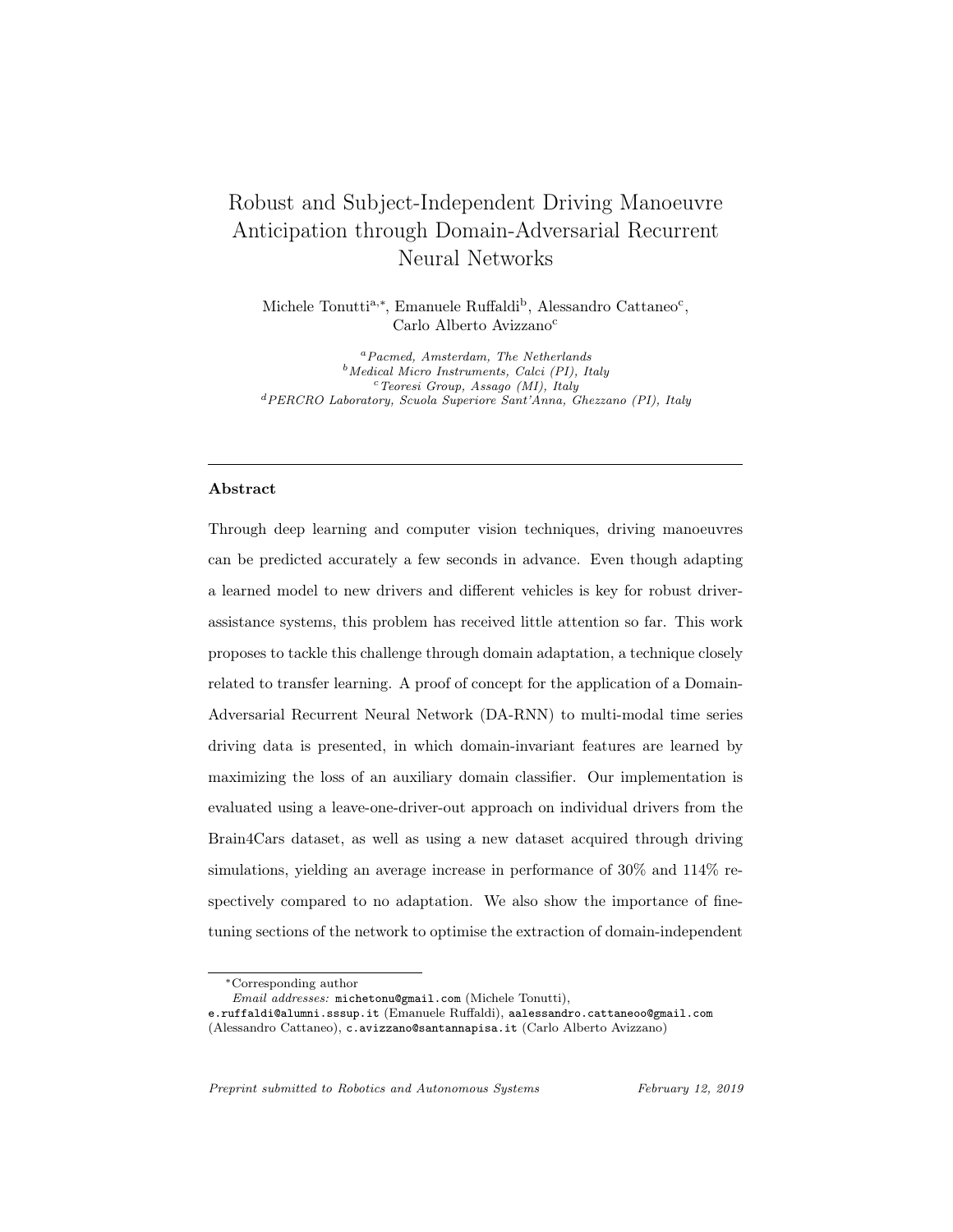[14] J. Jiang, [A literature survey on domain adaptation of statistical classifiers](http://sifaka.cs.uiuc.edu/jiang4/domain_adaptation/survey/da_survey.pdf) 2007 (March).

URL [http://sifaka.cs.uiuc.edu/jiang4/domain\\_adaptation/](http://sifaka.cs.uiuc.edu/jiang4/domain_adaptation/survey/da_survey.pdf) [survey/da\\_survey.pdf](http://sifaka.cs.uiuc.edu/jiang4/domain_adaptation/survey/da_survey.pdf)

- [15] V. Patel, R. Gopalan, Visual Domain Adaptation: A survey of recent advances, IEEE Sig Proc Mag 02138 (2015) 1–36. [doi:10.1109/MSP.2014.](http://dx.doi.org/10.1109/MSP.2014.2347059) [2347059](http://dx.doi.org/10.1109/MSP.2014.2347059).
- [16] J. C. B. Gamboa, Deep Learning for Time-Series Analysis[arXiv:1701.]( http://arxiv.org/abs/1701.01887) [01887]( http://arxiv.org/abs/1701.01887).
- [17] J. Liu, A. Shahroudy, D. Xu, G. Wang, Spatio-temporal lstm with trust gates for 3d human action recognition, in: ECCV, Springer, 2016, pp. 816– 833.
- [18] K. Greff, R. K. Srivastava, J. Koutnik, B. R. Steunebrink, J. Schmidhuber, LSTM: A Search Space Odyssey, IEEE TNNLS[doi:10.1109/TNNLS.2016.](http://dx.doi.org/10.1109/TNNLS.2016.2582924) [2582924](http://dx.doi.org/10.1109/TNNLS.2016.2582924).
- [19] M. Baccouche, F. Mamalet, C. Wolf, Sequential deep learning for human action recognition, Proc. Int. Conf. Human Behavior Understanding (HBU) (2011) 29–39[doi:10.1007/978-3-642-25446-8](http://dx.doi.org/10.1007/978-3-642-25446-8).
- [20] S. Hochreiter, J. Schmidhuber, Long short-term memory, Neural Comput. 9 (8) (1997) 1735–1780. [doi:10.1162/neco.1997.9.8.1735](http://dx.doi.org/10.1162/neco.1997.9.8.1735).
- [21] J. Chung, C. Gulcehre, K. Cho, Y. Bengio, Empirical Evaluation of Gated Recurrent Neural Networks on Sequence Modeling (2014) 1–9.
- [22] F. A. Gers, J. Schmidhuber, F. Cummins, Learning to Forget: Continual Prediction with LSTM, Neural Computation 12 (10) (2000) 2451–2471. [doi:10.1162/089976600300015015](http://dx.doi.org/10.1162/089976600300015015).
- [23] M. Shimosaka, T. Kaneko, K. Nishi, Modeling risk anticipation and defensive driving on residential roads with inverse reinforcement learning, in: 2014 IEEE 17th International Conference on Intelligent Transportation Systems (ITSC), 2014, pp. 1694–1700.
- [24] M. S. Aliakbarian, F. Saleh, M. Salzmann, B. Fernando, L. Petersson, L. Andersson, Encouraging LSTMs to Anticipate Actions Very Early[arXiv:1703.07023]( http://arxiv.org/abs/1703.07023).
- [25] F.-H. Chan, Y.-T. Chen, Y. Xiang, M. Sun, Anticipating accidents in dashcam videos, in: Asian Conference on Computer Vision, 2016, pp. 136–153.
- [26] J. R. Flanagan, R. S. Johansson, Action plans used in action observation, Nature 424 (6950) (2003) 769–771. [doi:10.1038/nature01861](http://dx.doi.org/10.1038/nature01861).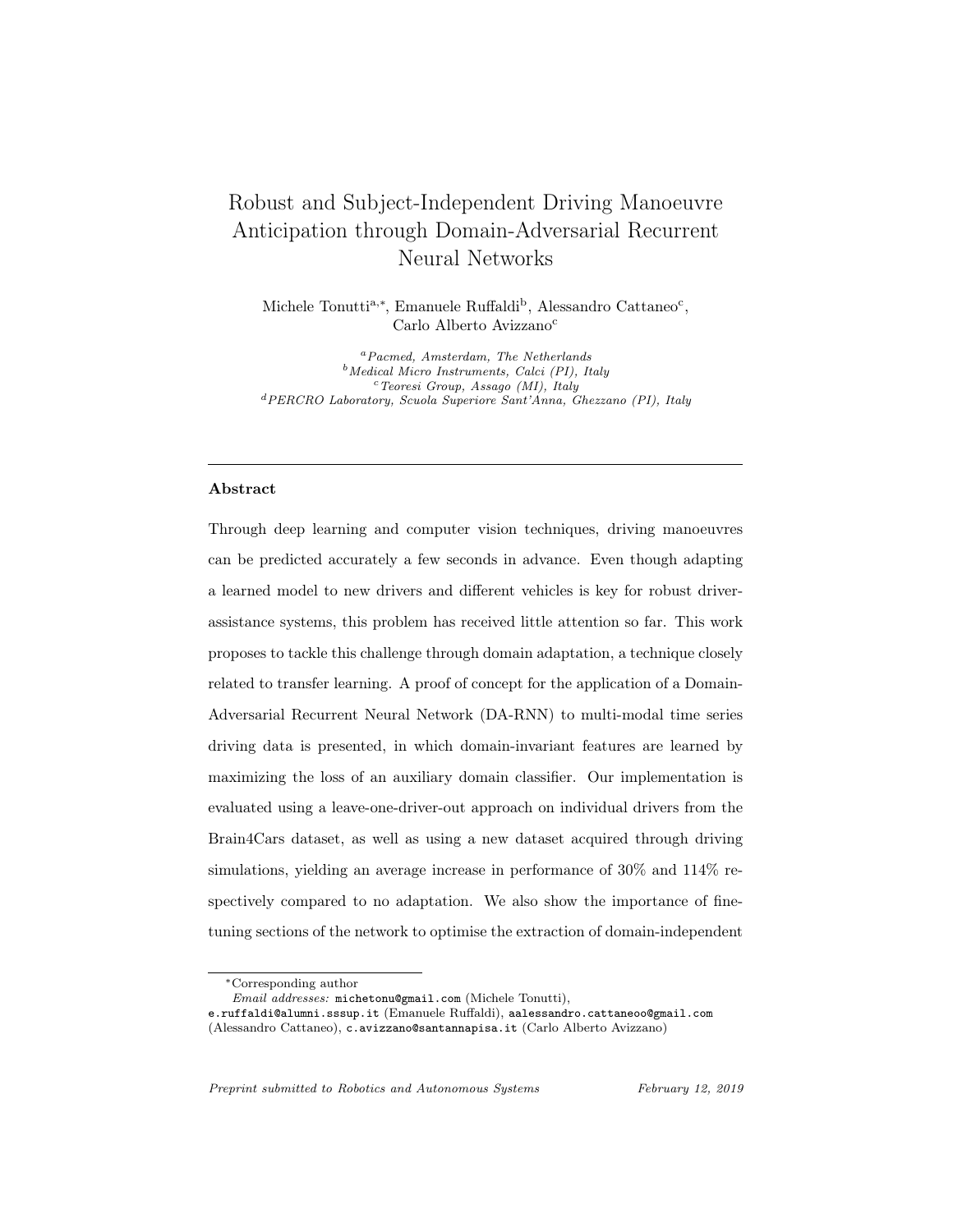- [27] G. Gredebäck, T. Falck-Ytter, Eye movements during action observation, Perspectives in Cognitive Science 10 (5) (2015) 591–598. [doi:10.1177/](http://dx.doi.org/10.1177/1745691615589103) [1745691615589103](http://dx.doi.org/10.1177/1745691615589103).
- [28] Y. Matsumoto, J. Heinzmann, A. Zelinsky, The essential components of human-friendly robot systems, in: International Conference on Field and Service Robotics, 1999, pp. 43–51.
- [29] C. Miyajima, K. Takeda, Driver-Behavior Modeling Using On-Road Driving Data: A new application for behavior signal processing, IEEE Sig Proc Mag 33 (6) (2016) 14-21. doi: 10.1109/MSP. 2016. 2602377.
- [30] L. Fletcher, A. Zelinsky, Driver Inattention Detection based on Eye Gaze—Road Event Correlation, IJRR 28 (6) (2009) 774–801. [doi:10.](http://dx.doi.org/10.1177/0278364908099459) [1177/0278364908099459](http://dx.doi.org/10.1177/0278364908099459).
- [31] C. Gou, Y. Wu, K. Wang, K. Wang, F. Y. Wang, Q. Ji, A joint cascaded framework for simultaneous eye detection and eye state estimation, Pattern Recognition 67 (2017) 23–31. [doi:10.1016/j.patcog.2017.01.023](http://dx.doi.org/10.1016/j.patcog.2017.01.023).
- [32] T. Baltrušaitis, P. Robinson, L.-P. Morency, Openface: an open source facial behavior analysis toolkit, in: IEEE WACV, 2016, pp. 1–10.
- [33] J. Ngiam, A. Khosla, M. Kim, J. Nam, H. Lee, A. Y. Ng, Multimodal Deep Learning, Proceedings of the 28th International Conference on Machine Learning (ICML) (2011) 689-696doi: 10. 1145/2647868. 2654931.
- [34] A. Doshi, B. T. Morris, M. M. Trivedi, On-road prediction of driver's intent with multimodal sensory cues, IEEE Pervasive Computing 10 (3) (2011) 22–34. [doi:10.1109/MPRV.2011.38](http://dx.doi.org/10.1109/MPRV.2011.38).
- [35] A. Tawari, S. Sivaraman, et al., Looking-in and looking-out vision for Urban Intelligent Assistance: Estimation of driver attentive state and dynamic surround for safe merging and braking, IEEE IV (Iv) (2014) 115–120. [doi:](http://dx.doi.org/10.1109/IVS.2014.6856600) [10.1109/IVS.2014.6856600](http://dx.doi.org/10.1109/IVS.2014.6856600).
- [36] S. Sivaraman, M. M. Trivedi, Dynamic probabilistic drivability maps for lane change and merge driver assistance, IEEE TITS 15 (5) (2014) 2063– 2073. [doi:10.1109/TITS.2014.2309055](http://dx.doi.org/10.1109/TITS.2014.2309055).
- [37] J. Sung, S. H. Jin, A. Saxena, Robobarista: Object Part based Transfer of Manipulation Trajectories from Crowd-sourcing in 3D Pointclouds (2015) 1–16[doi:10.1007/978-3-540-48113-3](http://dx.doi.org/10.1007/978-3-540-48113-3).
- [38] X. Yang, P. Ramesh, R. Chitta, S. Madhvanath, E. A. Bernal, J. Luo, Deep Multimodal Representation Learning from Temporal Data[arXiv:]( http://arxiv.org/abs/1704.03152) [1704.03152]( http://arxiv.org/abs/1704.03152).
- [39] K. Saenko, B. Kulis, et al., Adapting visual category models to new domains, in: Lecture Notes in Computer Science, Vol. 6314 LNCS, 2010, pp.  $213-226.$  doi: 10.1007/978-3-642-15561-1{\\_}16.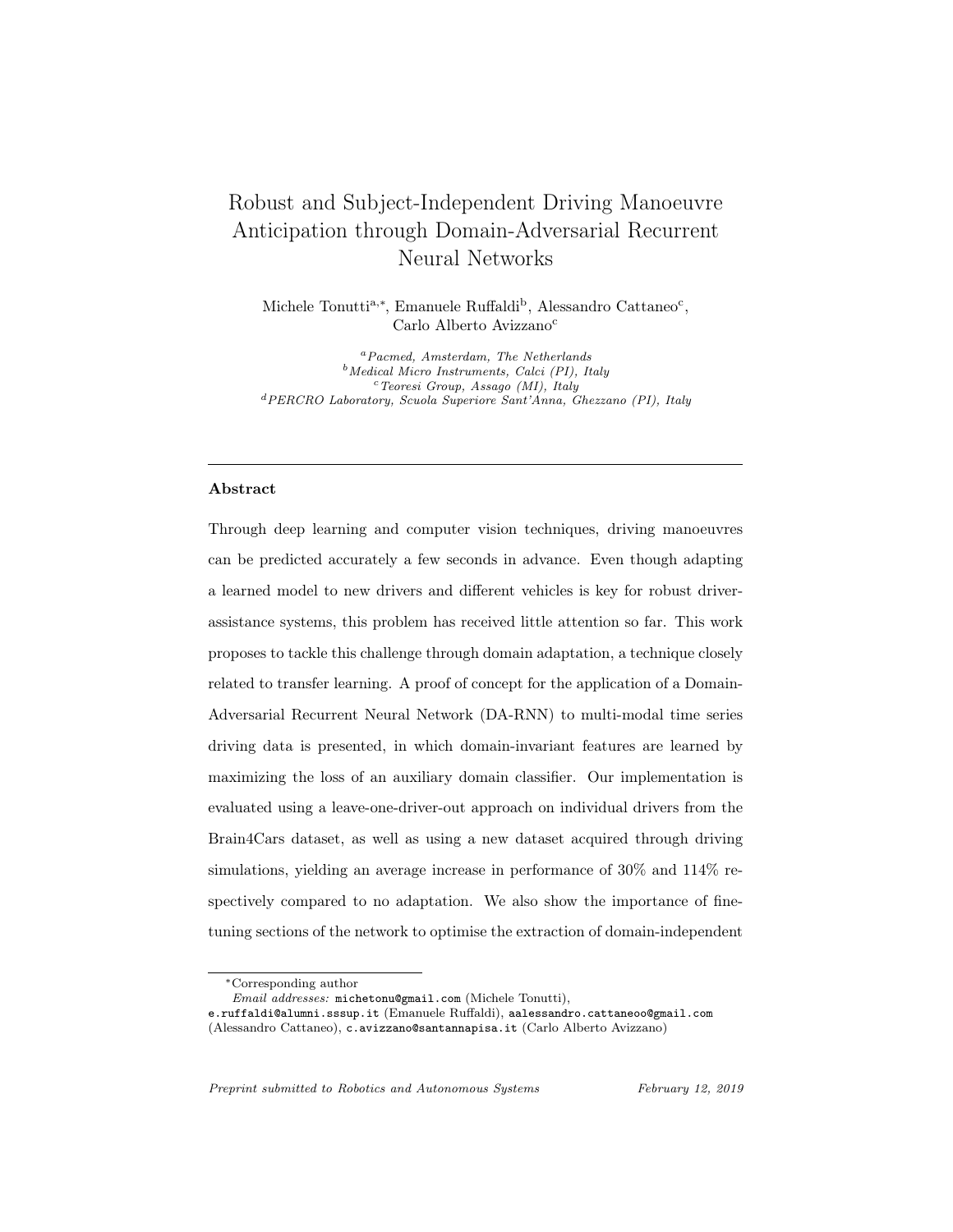- [40] B. Gong, Y. Shi, F. Sha, K. Grauman, Geodesic flow kernel for unsupervised domain adaptation, in: IEEE CVPR, 2012, pp. 2066–2073. [doi:10.1109/](http://dx.doi.org/10.1109/CVPR.2012.6247911) [CVPR.2012.6247911](http://dx.doi.org/10.1109/CVPR.2012.6247911).
- [41] B. Fernando, A. Habrard, M. Sebban, T. Tuytelaars, Unsupervised visual domain adaptation using subspace alignment, in: IEEE ICCV, 2013, pp. 2960–2967. [doi:10.1109/ICCV.2013.368](http://dx.doi.org/10.1109/ICCV.2013.368).
- [42] G. Foster, C. Goutte, R. Kuhn, Discriminative instance weighting for domain adaptation in statistical machine translation, in: Proc. of Empirical Methods in Natural Language Processing, 2010, pp. 451–459.
- [43] Y. Watanabe, K. Hashimoto, Y. Tsuruoka, Domain Adaptation for Neural Networks by Parameter Augmentation[arXiv:1607.00410]( http://arxiv.org/abs/1607.00410).
- [44] M. Baktashmotlagh, M. T. Harandi, B. C. Lovell, M. Salzmann, Unsupervised domain adaptation by domain invariant projection, in: IEEE ICCV, 2013, pp. 769–776. [doi:10.1109/ICCV.2013.100](http://dx.doi.org/10.1109/ICCV.2013.100).
- [45] J. Jiang, C. Zhai, Instance Weighting for Domain Adaptation in NLP, Proceedings of the 45th Annual Meeting of the Association of Computational Linguistics (October) (2007) 264–271. [doi:10.1145/1273496.1273558](http://dx.doi.org/10.1145/1273496.1273558).
- [46] F. Huang, A. Yates, Distributional representations for handling sparsity in supervised sequence-labeling, in: Joint ACL and AFNLP, 2009, pp. 495– 503.
- [47] R. Socher, C. Lin, Parsing natural scenes and natural language with recursive neural networks, ICML (2011) 129–136[doi:10.1007/](http://dx.doi.org/10.1007/978-3-540-87479-9) [978-3-540-87479-9](http://dx.doi.org/10.1007/978-3-540-87479-9).
- [48] M. Chen, K. Q. Weinberger, F. Sha, L. Angeles, Marginalized Denoising Autoencoders for Domain Adaptation, ICML (2012) 767–774[doi:10.1007/](http://dx.doi.org/10.1007/s11222-007-9033-z) [s11222-007-9033-z](http://dx.doi.org/10.1007/s11222-007-9033-z).
- [49] E. Tzeng, J. Hoffman, T. Darrell, K. Saenko, Simultaneous deep transfer across domains and tasks, in: IEEE ICCV, Vol. 2015 Inter, 2015, pp. 4068– 4076. [doi:10.1109/ICCV.2015.463](http://dx.doi.org/10.1109/ICCV.2015.463).
- [50] Y. Yang, J. Eisenstein, Unsupervised Domain Adaptation with Feature Embeddings[arXiv:1412.4385]( http://arxiv.org/abs/1412.4385).
- [51] M. Long, J. Wang, Y. Cao, J. Sun, P. S. Yu, Deep learning of transferable representation for scalable domain adaptation, IEEE KDE 28 (8) (2016) 2027–2040. [doi:10.1109/TKDE.2016.2554549](http://dx.doi.org/10.1109/TKDE.2016.2554549).
- [52] I. Goodfellow, Y. Bengio, A. Courville, Deep Learning, MIT Press, 2016.
- [53] R. Jozefowicz, Z. Wojciech, I. Sutskever, An Empirical Exploration of Recurrent Network Architectures, in: ICML, Vol. 37, 2015, pp. 2342–2350.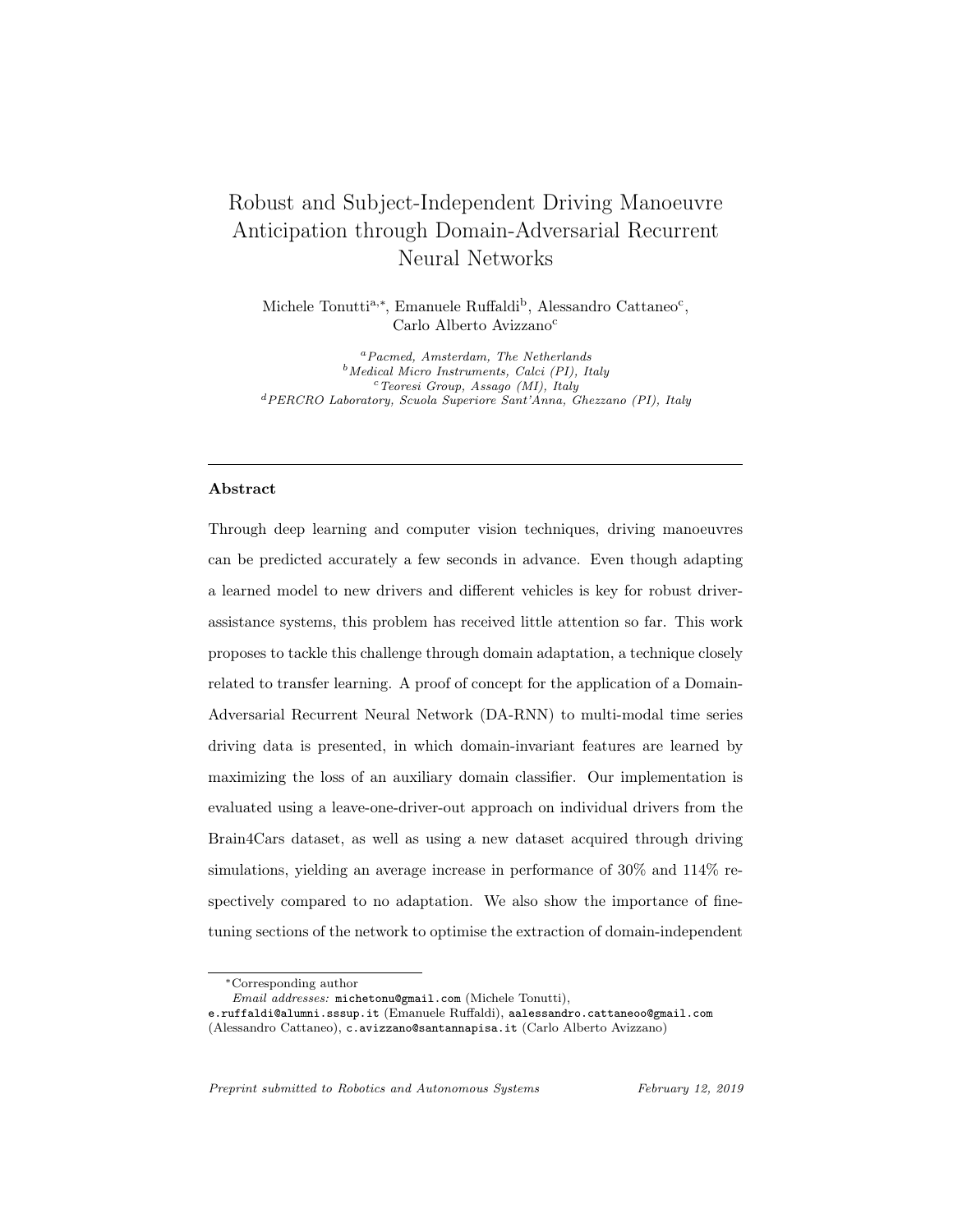- [54] K. Cho, B. van Merrienboer, C. Gulcehre, D. Bahdanau, F. Bougares, H. Schwenk, Y. Bengio, Learning Phrase Representations using RNN Encoder-Decoder for Statistical Machine TranslationarXi v: 1406.1078.
- [55] J. Chung, C. Gulcehre, K. Cho, Y. Bengio, Gated feedback recurrent neural networks, ICML 37 (2015) 2067-2075. doi: 10.1145/2661829.2661935.
- [56] S. Xiao, J. Yan, M. Farajtabar, L. Song, X. Yang, H. Zha, Joint Modeling of Event Sequence and Time Series with Attentional Twin Recurrent Neural Networks[arXiv:1703.08524]( http://arxiv.org/abs/1703.08524).
- [57] Y. Gal, Z. Ghahramani, A Theoretically Grounded Application of Dropout in Recurrent Neural Networks Yarin[arXiv:1512.05287v5]( http://arxiv.org/abs/1512.05287v5).
- [58] T. Bluche, C. Kermorvant, J. Louradour, Where to apply dropout in recurrent neural networks for handwriting recognition?, ICDAR 2015-Novem (c) (2015) 681–685. [doi:10.1109/ICDAR.2015.7333848](http://dx.doi.org/10.1109/ICDAR.2015.7333848).
- [59] D. P. Kingma, J. Ba, Adam: A Method for Stochastic Optimization (2014) 1–15[arXiv:1412.6980]( http://arxiv.org/abs/1412.6980).
- [60] S. Ruder, An overview of gradient descent optimization algorithms (2016) 1–14[arXiv:1609.04747]( http://arxiv.org/abs/1609.04747).
- [61] W. Wang, J. Xi, X. Li, Statistical Pattern Recognition for Driving Styles Based on Bayesian Probability and Kernel Density Estimation (2016) 1–10.
- [62] M. Bergamasco, S. Perotti, et al., Fork-lift truck simulator for training in industrial environment, IEEE ETFA (2005) 689–693.
- [63] Y. Hwang, D. Yoon, H. S. Kim, K.-H. Kim, A validation study on a subjective driving workload prediction tool, IEEE Transactions on Intelligent Transportation Systems 15 (4) (2014) 1835–1843. [doi:0.1109/TITS.2014.](http://dx.doi.org/0.1109/TITS.2014.2334664) [2334664](http://dx.doi.org/0.1109/TITS.2014.2334664).
- [64] W. Han, W. Wang, X. Li, J. Xi, Statistical-based approach for driving style recognition using bayesian probability with kernel density estimation, IET Intelligent Transport Systems 13 (1) (2019) 22–30. [doi:10.1049/iet-its.](http://dx.doi.org/10.1049/iet-its.2017.0379) [2017.0379](http://dx.doi.org/10.1049/iet-its.2017.0379).
- [65] W. Wang, J. Xi, C. Liu, X. Li, Human-centered feed-forward control of a vehicle steering system based on a driver's path-following characteristics, IEEE Transactions on Intelligent Transportation Systems 18 (6) (2017) 1440–1453. [doi:10.1109/TITS.2016.2606347](http://dx.doi.org/10.1109/TITS.2016.2606347).
- [66] O. Friard, M. Gamba, BORIS: a free, versatile open-source event-logging software for video/audio coding and live observations, Methods in Ecology and Evolution 7 (11) (2016) 1325–1330. [doi:10.1111/2041-210X.12584](http://dx.doi.org/10.1111/2041-210X.12584).